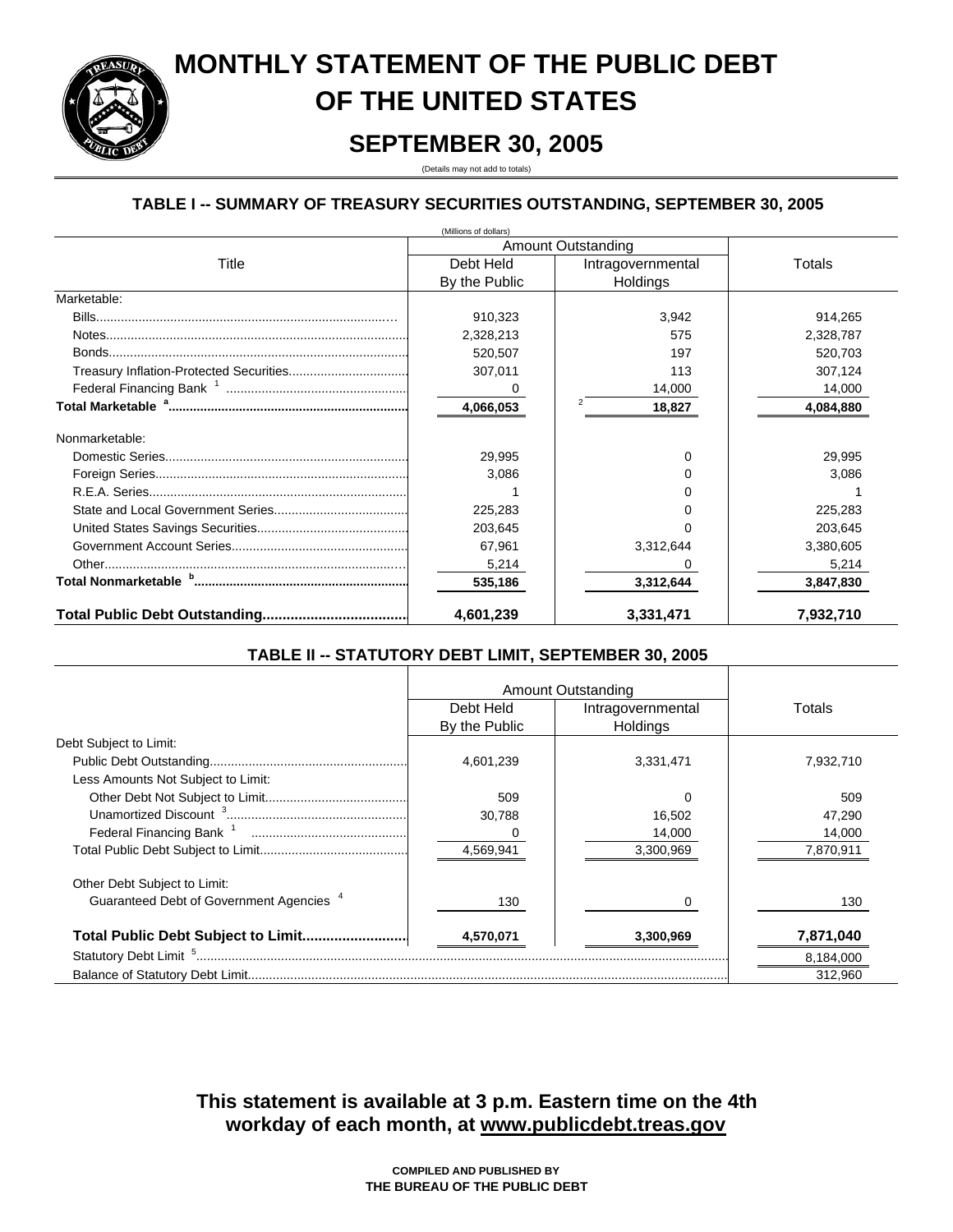|                                  | Loan Description               | Issue<br>Date        | Payable              | Callable | Interest<br>Payable        | Amount in Millions of Dollars |                            |                    |
|----------------------------------|--------------------------------|----------------------|----------------------|----------|----------------------------|-------------------------------|----------------------------|--------------------|
|                                  |                                |                      |                      |          |                            | Issued                        | (Retired) / Inflation Adj. | Outstanding        |
| Marketable:                      |                                |                      |                      |          |                            |                               |                            |                    |
| Treasury Bills (Maturity Value): | 6 d                            |                      |                      |          |                            |                               |                            |                    |
| CUSIP:                           | Yield:                         |                      |                      |          |                            |                               |                            |                    |
| 912795 VU2                       | 3.035                          | 04/07/05             | 10/06/05             |          | 10/06/05                   | 21,842                        | $\pmb{0}$                  | 59,285             |
|                                  | 3.145                          | 07/07/05             |                      |          |                            | 23,601                        |                            |                    |
| 912795 VV0                       | 3.245<br>3.065                 | 09/08/05<br>04/14/05 | 10/13/05             |          | 10/13/05                   | 13,842<br>20,518              | $\pmb{0}$                  | 57,074             |
|                                  | 3.135                          | 07/14/05             |                      |          |                            | 24,329                        |                            |                    |
|                                  | 3.230                          | 09/15/05             |                      |          |                            | 12,228                        |                            |                    |
| 912795 VW8                       | 3.040                          | 04/21/05             | 10/20/05             |          | 10/20/05                   | 19,411                        | $\pmb{0}$                  | 56,740             |
|                                  | 3.220<br>3.210                 | 07/21/05<br>09/22/05 |                      |          |                            | 25,171<br>12,158              |                            |                    |
| 912795 VX6                       | 3.090                          | 04/28/05             | 10/27/05             |          | 10/27/05                   | 19,355                        | $\pmb{0}$                  | 58,009             |
|                                  | 3.345                          | 07/28/05             |                      |          |                            | 26,204                        |                            |                    |
|                                  | 3.150                          | 09/29/05             |                      |          |                            | 12,450                        | $\mathbf 0$                |                    |
| 912795 VY4                       | 3.085<br>3.400                 | 05/05/05<br>08/04/05 | 11/03/05             |          | 11/03/05                   | 18,218<br>25,196              |                            | 43,414             |
| 912795 VZ1                       | 3.120                          | 05/12/05             | 11/10/05             |          | 11/10/05                   | 18,285                        | $\pmb{0}$                  | 43,334             |
|                                  | 3.460                          | 08/11/05             |                      |          |                            | 25,049                        |                            |                    |
| 912795 WA5                       | 3.070<br>3.470                 | 05/19/05<br>08/18/05 | 11/17/05             |          | 11/17/05                   | 19,543                        | 0                          | 44,082             |
| 912795 WB3                       | 3.110                          | 05/26/05             | 11/25/05             |          | 11/25/05                   | 24,540<br>20,796              | $\pmb{0}$                  | 46,191             |
|                                  | 3.460                          | 08/25/05             |                      |          |                            | 25,395                        |                            |                    |
| 912795 WC1                       | 3.080                          | 06/02/05             | 12/01/05             |          | 12/01/05                   | 20,996                        | $\pmb{0}$                  | 45,398             |
| 912795 WD9                       | 3.495<br>3.060                 | 09/01/05<br>06/09/05 | 12/08/05             |          | 12/08/05                   | 24,403                        | $\pmb{0}$                  | 45,494             |
|                                  | 3.435                          | 09/08/05             |                      |          |                            | 21,182<br>24,313              |                            |                    |
| 912795 WE7                       | 3.120                          | 06/16/05             | 12/15/05             |          | 12/15/05                   | 21,072                        | $\pmb{0}$                  | 45,324             |
|                                  | 3.450                          | 09/15/05             |                      |          |                            | 24,252                        |                            |                    |
| 912795 WF4                       | 3.175<br>3.495                 | 06/23/05<br>09/22/05 | 12/22/05             |          | 12/22/05                   | 19,857<br>23,873              | 0                          | 43,730             |
| 912795 WG2                       | 3.220                          | 06/30/05             | 12/29/05             |          | 12/29/05                   | 19,786                        | $\pmb{0}$                  | 43,706             |
|                                  | 3.440                          | 09/29/05             |                      |          |                            | 23,921                        |                            |                    |
| 912795 WHO                       | 3.325                          | 07/07/05             | 01/05/06             |          | 01/05/06                   | 19,883                        | $\pmb{0}$                  | 19,883             |
| 912795 WJ6<br>912795 WK3         | 3.355<br>3.420                 | 07/14/05<br>07/21/05 | 01/12/06<br>01/19/06 |          | 01/12/06<br>01/19/06       | 21,019<br>22,291              | 0<br>0                     | 21,019<br>22,291   |
| 912795 WL1                       | 3.540                          | 07/28/05             | 01/26/06             |          | 01/26/06                   | 23,472                        | 0                          | 23,472             |
| 912795 WM9                       | 3.600                          | 08/04/05             | 02/02/06             |          | 02/02/06                   | 22,406                        | 0                          | 22,406             |
| 912795 WN7                       | 3.680                          | 08/11/05             | 02/09/06             |          | 02/09/06                   | 22,360                        | 0                          | 22,360             |
| 912795 WP2<br>912795 WQ0         | 3.705<br>3.690                 | 08/18/05<br>08/25/05 | 02/16/06<br>02/23/06 |          | 02/16/06<br>02/23/06       | 22,437                        | 0<br>$\pmb{0}$             | 22,437<br>22,396   |
| 912795 WR8                       | 3.705                          | 09/01/05             | 03/02/06             |          | 03/02/06                   | 22,396<br>21,277              | 0                          | 21,277             |
| 912795 WS6                       | 3.570                          | 09/08/05             | 03/09/06             |          | 03/09/06                   | 21,324                        | 0                          | 21,324             |
| 912795 WT4                       | 3.670                          | 09/15/05             | 03/16/06             |          | 03/16/06                   | 21,247                        | 0                          | 21,247             |
| 912795 WU1<br>912795 WV9         | 3.715<br>3.745                 | 09/22/05<br>09/29/05 | 03/23/06<br>03/30/06 |          | 03/23/06<br>03/30/06       | 21,158<br>21,212              | 0<br>0                     | 21,158<br>21,212   |
|                                  |                                |                      |                      |          |                            |                               | 0                          |                    |
|                                  | Total Unmatured Treasury Bills |                      |                      | .        | .                          | 914,264<br>$\star$            | 0                          | 914,264<br>$\star$ |
|                                  |                                | .                    |                      | .        | .                          | 914,265                       | 0                          | 914,265            |
|                                  | 7 e                            |                      |                      |          |                            |                               |                            |                    |
| <b>Treasury Notes:</b>           |                                |                      |                      |          |                            |                               |                            |                    |
| CUSIP:                           | Series:<br>Interest Rate:      |                      |                      |          |                            |                               |                            |                    |
| 912828 BN9                       | R<br>1.625                     | 10/31/03             | 10/31/05             |          | 04/30-10/31                | 32,368                        | 0                          | 32,368             |
| 912827 V82<br>912827 6N7         | 5.875<br>D<br>F<br>5.750       | 11/24/95<br>11/15/00 | 11/15/05<br>11/15/05 |          | 05/15-11/15<br>05/15-11/15 | 15,210<br>28,063              | $\pmb{0}$<br>0             | 15,210<br>28,063   |
| 912828 BS8                       | S<br>1.875                     | 12/01/03             | 11/30/05             |          | 05/31-11/30                | 32,204                        | 0                          | 32,204             |
| 912828 BU3                       | 1.875<br>Τ                     | 12/31/03             | 12/31/05             |          | 06/30-12/31                | 33,996                        | 0                          | 33,996             |
| 912828 BX7                       | 1.875<br>Κ                     | 02/02/04             | 01/31/06             |          | 07/31-01/31                | 32,533                        | 0                          | 32,533             |
| 912827 W81<br>912828 CB4         | 5.625<br>Α<br>1.625<br>L       | 02/15/96<br>03/01/04 | 02/15/06<br>02/28/06 |          | 02/15-08/15<br>08/31-02/28 | 15,514<br>34,002              | 0<br>0                     | 15,514<br>34,002   |
| 912828 CD0                       | 1.500<br>М                     | 03/31/04             | 03/31/06             |          | 09/30-03/31                | 34,339                        | $\pmb{0}$                  | 34,339             |
| 912828 CF5                       | 2.250<br>N                     | 04/30/04             | 04/30/06             |          | 10/31-04/30                | 34,335                        | 0                          | 34,335             |
| 912827 X80                       | 6.875<br>В                     | 05/15/96             | 05/15/06             |          | 11/15-05/15                | 16,015                        | 0                          | 16,015             |
| 912827 6X5                       | Ε<br>4.625                     | 05/15/01             | 05/15/06             |          | 11/15-05/15                | 27,798                        | 0                          | 27,798             |
| 912828 AY6<br>912828 CK4         | G<br>2.000<br>P<br>2.500       | 05/15/03<br>06/01/04 | 05/15/06<br>05/31/06 |          | 11/15-05/15<br>11/30-05/31 | 22,392<br>31,308              | 0<br>$\pmb{0}$             | 22,392<br>31,308   |
| 912828 CM0                       | Q<br>2.750                     | 06/30/04             | 06/30/06             |          | 12/31-06/30                | 32,588                        | 0                          | 32,588             |
| 912827 Y55                       | С<br>7.000                     | 07/15/96             | 07/15/06             |          | 01/15-07/15                | 22,740                        | 0                          | 22,740             |
| 912828 CQ1                       | R<br>2.750                     | 08/02/04             | 07/31/06             |          | 01/31-07/31                | 31,011                        | 0                          | 31,011             |
| 912828 BF6<br>912828 CU2         | н<br>2.375<br>S<br>2.375       | 08/15/03<br>08/31/04 | 08/15/06<br>08/31/06 |          | 02/15-08/15<br>02/28-08/31 | 27,909<br>31,814              | $\pmb{0}$<br>0             | 27,909<br>31,814   |
| 912828 CW8                       | 2.500<br>Т                     | 09/30/04             | 09/30/06             |          | 03/31-09/30                | 31,656                        | 0                          | 31,656             |
| 912827 Z62                       | D<br>6.500                     | 10/15/96             | 10/15/06             |          | 04/15-10/15                | 22,460                        | 0                          | 22,460             |
| 912828 CY4                       | U<br>2.500                     | 11/01/04             | 10/31/06             |          | 04/30-10/31                | 29,569                        | 0                          | 29,569             |
| 912827 7F3                       | F<br>3.500                     | 11/15/01             | 11/15/06             |          | 05/15-11/15                | 35,380                        | 0                          | 35,380             |
| 912828 BP4<br>912828 DD9         | 2.625<br>J<br>V<br>2.875       | 11/17/03<br>11/30/04 | 11/15/06<br>11/30/06 |          | 05/15-11/15<br>05/31-11/30 | 26,536<br>30,049              | 0<br>0                     | 26,536<br>30,049   |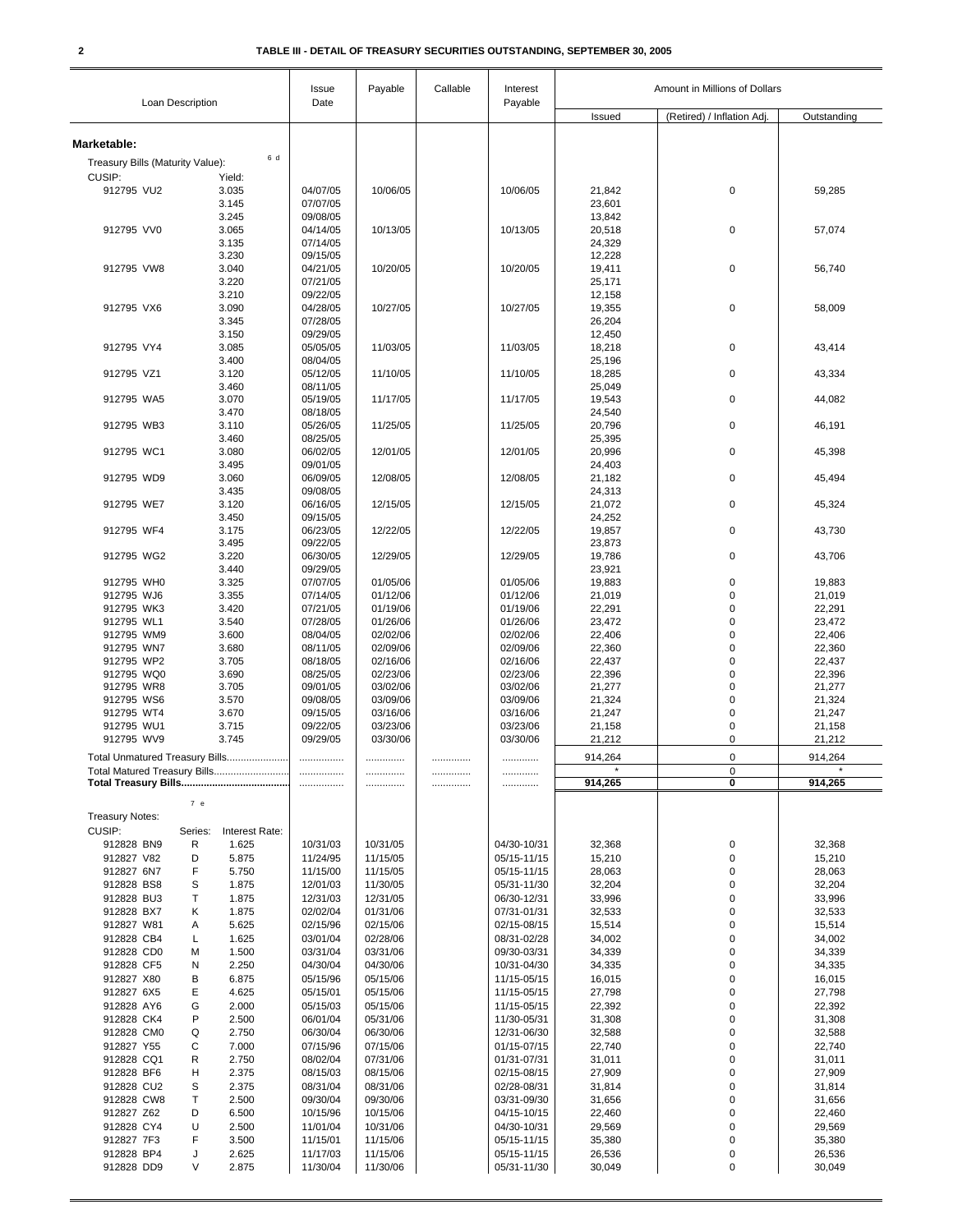|                                        | Loan Description |                | Issue<br>Date        | Payable              | Callable | Interest<br>Payable        | Amount in Millions of Dollars |                            |                  |
|----------------------------------------|------------------|----------------|----------------------|----------------------|----------|----------------------------|-------------------------------|----------------------------|------------------|
|                                        |                  |                |                      |                      |          |                            | Issued                        | (Retired) / Inflation Adj. | Outstanding      |
| Marketable, Treasury Notes--Continued: |                  |                |                      |                      |          |                            |                               |                            |                  |
| CUSIP:                                 | Series:          | Interest Rate: |                      |                      |          |                            |                               |                            |                  |
| 912828 DF4                             | W                | 3.000          | 12/31/04             | 12/31/06             |          | 06/30-12/31                | 31,952                        | 0                          | 31,952           |
| 912828 DJ6                             | M                | 3.125          | 01/31/05             | 01/31/07             |          | 07/31-01/31                | 29,027                        | $\mathbf 0$                | 29,027           |
| 912827 2J0                             | В                | 6.250          | 02/18/97             | 02/15/07             |          | 08/15-02/15                | 13,104                        | 0                          | 13,104           |
| 912828 BY5                             | н                | 2.250          | 02/17/04             | 02/15/07             |          | 08/15-02/15                | 25,469                        | 0                          | 25,469           |
| 912828 DN7                             | N                | 3.375          | 02/28/05             | 02/28/07             |          | 08/31-02/28                | 32,007                        | 0                          | 32,007           |
| 912828 DQ0<br>912828 DS6               | P<br>Q           | 3.750<br>3.625 | 03/31/05<br>05/02/05 | 03/31/07<br>04/30/07 |          | 09/30-03/31<br>10/31-04/30 | 32,001<br>31,998              | 0<br>0                     | 32,001<br>31,998 |
| 912827 2U5                             | С                | 6.625          | 05/15/97             | 05/15/07             |          | 11/15-05/15                | 13,958                        | 0                          | 13,958           |
| 912828 AC4                             | E                | 4.375          | 05/15/02             | 05/15/07             |          | 11/15-05/15                | 24,351                        | 0                          | 24,351           |
| 912828 CG3                             | J                | 3.125          | 05/17/04             | 05/15/07             |          | 11/15-05/15                | 27,564                        | $\mathbf 0$                | 27,564           |
| 912828 DW7                             | R                | 3.500          | 05/31/05             | 05/31/07             |          | 11/30-05/31                | 29,119                        | 0                          | 29,119           |
| 912828 DY3                             | S                | 3.625          | 06/30/05             | 06/30/07             |          | 12/31-06/30                | 26,664                        | 0                          | 26,664           |
| 912828 EB2                             | T                | 3.875          | 08/01/05             | 07/31/07             |          | 01/31-07/31                | 25,870                        | 0                          | 25,870           |
| 912827 3E0                             | D                | 6.125          | 08/15/97             | 08/15/07             |          | 02/15-08/15                | 25,637                        | 0                          | 25,637           |
| 912828 AH3                             | F                | 3.250          | 08/15/02             | 08/15/07             |          | 02/15-08/15                | 25,411                        | 0                          | 25,411           |
| 912828 CR9                             | Κ                | 2.750          | 08/16/04             | 08/15/07             |          | 02/15-08/15                | 24,674                        | 0<br>$\mathbf 0$           | 24,674           |
| 912828 EF3<br>912828 EH9               | U<br>$\vee$      | 4.000<br>4.000 | 08/31/05<br>09/30/05 | 08/31/07<br>09/30/07 |          | 02/28-08/31<br>03/31-09/30 | 26,671<br>26,593              | 0                          | 26,671<br>26,593 |
| 912828 ANO                             | G                | 3.000          | 11/15/02             | 11/15/07             |          | 05/15-11/15                | 50,620                        | 0                          | 50,620           |
| 912827 3X8                             | B                | 5.500          | 02/17/98             | 02/15/08             |          | 08/15-02/15                | 13,583                        | 0                          | 13,583           |
| 912828 AT7                             | E                | 3.000          | 02/18/03             | 02/15/08             |          | 08/15-02/15                | 27,489                        | 0                          | 27,489           |
| 912828 DK3                             | M                | 3.375          | 02/15/05             | 02/15/08             |          | 08/15-02/15                | 23,885                        | $\mathbf 0$                | 23,885           |
| 912827 4F6                             | C                | 5.625          | 05/15/98             | 05/15/08             |          | 11/15-05/15                | 27,191                        | 0                          | 27,191           |
| 912828 AZ3                             | F                | 2.625          | 05/15/03             | 05/15/08             |          | 11/15-05/15                | 33,338                        | 0                          | 33,338           |
| 912828 DT4                             | N                | 3.750          | 05/16/05             | 05/15/08             |          | 11/15-05/15                | 26,708                        | 0                          | 26,708           |
| 912828 BG4                             | G                | 3.250          | 08/15/03             | 08/15/08             |          | 02/15-08/15                | 21,357                        | $\mathbf 0$                | 21,357           |
| 912828 EC0                             | P                | 4.125          | 08/15/05             | 08/15/08             |          | 02/15-08/15                | 20,291                        | 0                          | 20,291           |
| 912828 BK5<br>912828 BM1               | Н<br>J           | 3.125<br>3.125 | 09/15/03<br>10/15/03 | 09/15/08<br>10/15/08 |          | 03/15-09/15<br>04/15-10/15 | 16,002<br>15,996              | 0<br>0                     | 16,002<br>15,996 |
| 912827 4V1                             | D                | 4.750          | 11/16/98             | 11/15/08             |          | 05/15-11/15                | 25,083                        | 0                          | 25,083           |
| 912828 BQ2                             | Κ                | 3.375          | 11/17/03             | 11/15/08             |          | 05/15-11/15                | 18,181                        | 0                          | 18,181           |
| 912828 BT6                             | L                | 3.375          | 12/15/03             | 12/15/08             |          | 06/15-12/15                | 16,000                        | 0                          | 16,000           |
| 912828 BV1                             | D                | 3.250          | 01/15/04             | 01/15/09             |          | 07/15-01/15                | 16,003                        | 0                          | 16,003           |
| 912828 BZ2                             | E                | 3.000          | 02/17/04             | 02/15/09             |          | 08/15-02/15                | 17,434                        | 0                          | 17,434           |
| 912828 CC2                             | F                | 2.625          | 03/15/04             | 03/15/09             |          | 09/15-03/15                | 16,001                        | 0                          | 16,001           |
| 912828 CE8                             | G                | 3.125          | 04/15/04             | 04/15/09             |          | 10/15-04/15                | 16,003                        | 0                          | 16,003           |
| 912827 5G3                             | B                | 5.500          | 05/17/99             | 05/15/09             |          | 11/15-05/15                | 14,795                        | 0                          | 14,795           |
| 912828 CH1<br>912828 CL2               | н<br>J           | 3.875<br>4.000 | 05/17/04<br>06/15/04 | 05/15/09<br>06/15/09 |          | 11/15-05/15<br>12/15-06/15 | 18,060<br>15,005              | 0<br>0                     | 18,060           |
| 912828 CN8                             | Κ                | 3.625          | 07/15/04             | 07/15/09             |          | 01/15-07/15                | 15,005                        | 0                          | 15,005<br>15,005 |
| 912827 5N8                             | С                | 6.000          | 08/16/99             | 08/15/09             |          | 02/15-08/15                | 27,400                        | 0                          | 27,400           |
| 912828 CS7                             | L                | 3.500          | 08/16/04             | 08/15/09             |          | 02/15-08/15                | 17,295                        | 0                          | 17,295           |
| 912828 CV0                             | M                | 3.375          | 09/15/04             | 09/15/09             |          | 03/15-09/15                | 15,005                        | 0                          | 15,005           |
| 912828 CX6                             | Ν                | 3.375          | 10/15/04             | 10/15/09             |          | 04/15-10/15                | 15,005                        | 0                          | 15,005           |
| 912828 DB3                             | P                | 3.500          | 11/15/04             | 11/15/09             |          | 05/15-11/15                | 18,752                        | 0                          | 18,752           |
| 912828 DE7                             | Q                | 3.500          | 12/15/04             | 12/15/09             |          | 06/15-12/15                | 15,002                        | 0                          | 15,002           |
| 912828 DG2                             | Ε                | 3.625          | 01/18/05             | 01/15/10             |          | 07/15-01/15                | 15,005                        | 0                          | 15,005           |
| 912827 5Z1                             | В<br>F           | 6.500          | 02/15/00<br>02/15/05 | 02/15/10             |          | 08/15-02/15                | 23,356                        | 0<br>0                     | 23,356           |
| 912828 DL1<br>912828 DP2               | G                | 3.500<br>4.000 | 03/15/05             | 02/15/10<br>03/15/10 |          | 08/15-02/15<br>09/15-03/15 | 16,617<br>15,005              | 0                          | 16,617<br>15,005 |
| 912828 DR8                             | н                | 4.000          | 04/15/05             | 04/15/10             |          | 10/15-04/15                | 15,001                        | 0                          | 15,001           |
| 912828 DU1                             | J                | 3.875          | 05/16/05             | 05/15/10             |          | 11/15-05/15                | 18,749                        | 0                          | 18,749           |
| 912828 DX5                             | Κ                | 3.625          | 06/15/05             | 06/15/10             |          | 12/15-06/15                | 14,001                        | 0                          | 14,001           |
| 912828 DZ0                             | Г                | 3.875          | 07/15/05             | 07/15/10             |          | 01/15-07/15                | 13,001                        | 0                          | 13,001           |
| 912827 6J6                             | С                | 5.750          | 08/15/00             | 08/15/10             |          | 02/15-08/15                | 22,438                        | 0                          | 22,438           |
| 912828 ED8                             | M                | 4.125          | 08/15/05             | 08/15/10             |          | 02/15-08/15                | 14,963                        | 0                          | 14,963           |
| 912828 EG1<br>912827 6T4               | N                | 3.875          | 09/15/05             | 09/15/10             |          | 03/15-09/15                | 13,001                        | 0                          | 13,001           |
| 912827 7B2                             | В<br>С           | 5.000<br>5.000 | 02/15/01<br>08/15/01 | 02/15/11<br>08/15/11 |          | 08/15-02/15<br>02/15-08/15 | 23,436<br>26,635              | 0<br>0                     | 23,436<br>26,635 |
| 912827 7L0                             | B                | 4.875          | 02/15/02             | 02/15/12             |          | 08/15-02/15                | 24,780                        | 0                          | 24,780           |
| 912828 AJ9                             | D                | 4.375          | 08/15/02             | 08/15/12             |          | 02/15-08/15                | 19,648                        | 0                          | 19,648           |
| 912828 AP5                             | Ε                | 4.000          | 11/15/02             | 11/15/12             |          | 05/15-11/15                | 18,113                        | 0                          | 18,113           |
| 912828 AU4                             | Α                | 3.875          | 02/18/03             | 02/15/13             |          | 08/15-02/15                | 19,498                        | 0                          | 19,498           |
| 912828 BA7                             | В                | 3.625          | 05/15/03             | 05/15/13             |          | 11/15-05/15                | 18,254                        | 0                          | 18,254           |
| 912828 BH2                             | D                | 4.250          | 08/15/03             | 08/15/13             |          | 02/15-08/15                | 33,521                        | 0                          | 33,521           |
| 912828 BR0                             | Ε                | 4.250          | 11/17/03             | 11/15/13             |          | 05/15-11/15                | 30,637                        | 0                          | 30,637           |
| 912828 CA6                             | В                | 4.000          | 02/17/04             | 02/15/14             |          | 08/15-02/15                | 28,081                        | 0                          | 28,081           |
| 912828 CJ7                             | С                | 4.750          | 05/17/04             | 05/15/14             |          | 11/15-05/15                | 27,303                        | 0<br>0                     | 27,303           |
| 912828 CT5<br>912828 DC1               | Ε<br>F           | 4.250<br>4.250 | 08/16/04<br>11/15/04 | 08/15/14<br>11/15/14 |          | 02/15-08/15<br>05/15-11/15 | 24,722<br>25,473              | 0                          | 24,722<br>25,473 |
| 912828 DM9                             | В                | 4.000          | 02/15/05             | 02/15/15             |          | 08/15-02/15                | 24,215                        | 0                          | 24,215           |
| 912828 DV9                             | С                | 4.125          | 05/16/05             | 05/15/15             |          | 11/15-05/15                | 24,472                        | 0                          | 24,472           |
| 912828 EE6                             | E                | 4.250          | 08/15/05             | 08/15/15             |          | 02/15-08/15                | 22,470                        | 0                          | 22,470           |
| Total Unmatured Treasury Notes         |                  |                | .                    |                      | .        |                            | 2,328,740                     | 0                          | 2,328,740        |
| Total Matured Treasury Notes           |                  |                | .                    |                      |          |                            | 48                            | 0                          | 48               |
|                                        |                  |                | .                    |                      | .        |                            | 2,328,787                     | 0                          | 2,328,787        |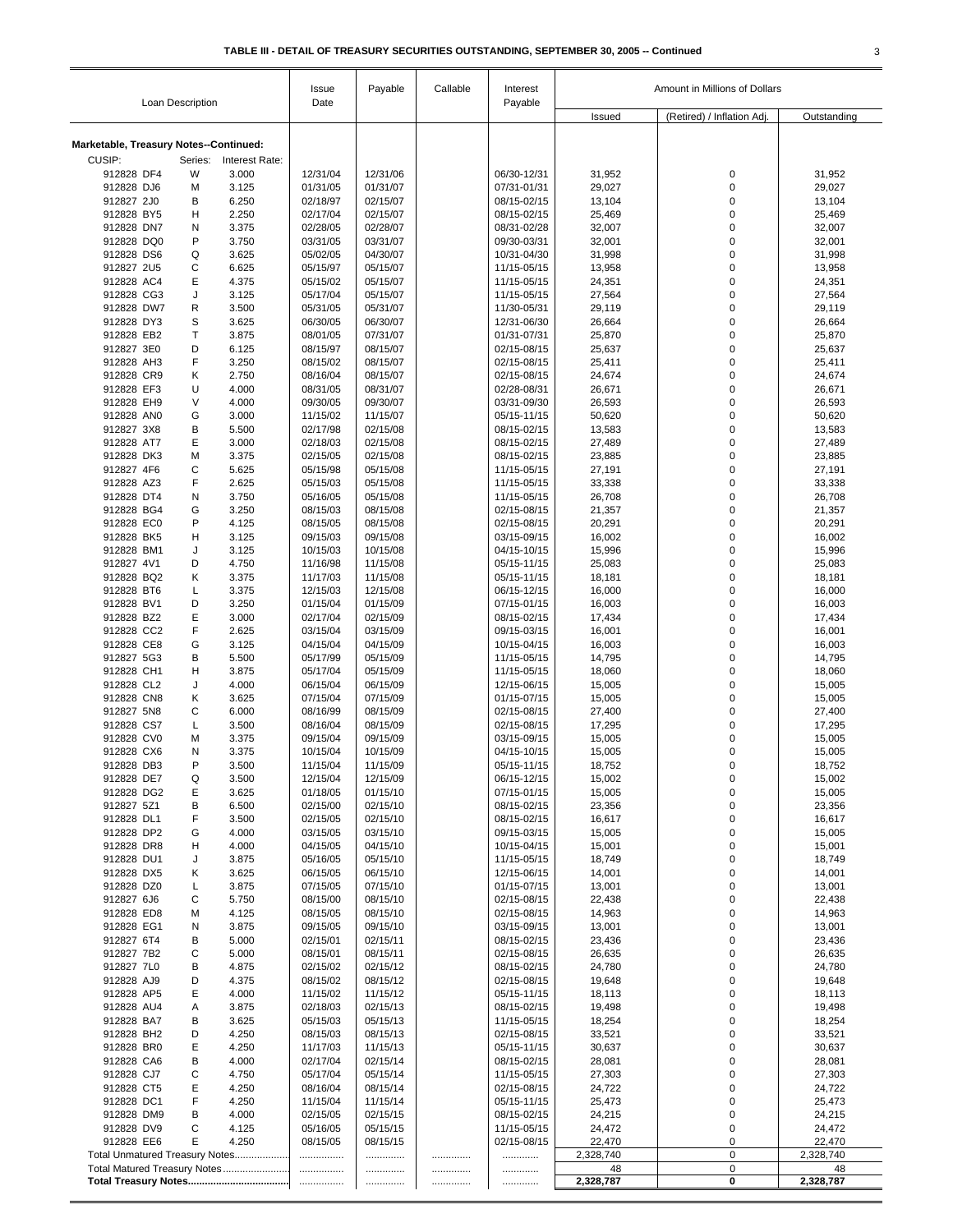| (Retired) / Inflation Adj.<br>Outstanding<br>Issued<br>Marketable, Treasury Bonds:<br>7 e<br><b>Treasury Bonds:</b><br>CUSIP:<br>Interest Rate:<br>12.750<br>8<br>912810 CS5<br>11/17/80<br>11/15/10<br>11/15/05<br>05/15-11/15<br>4,736<br>(655)<br>4,081<br>912810 DU9<br>9.375<br>01/15/86<br>02/15/06<br>08/15-02/15<br>4,756<br>4,756<br>$\mathbf 0$<br>8<br>912810 CV8<br>13.875<br>05/15/11<br>05/15/06<br>11/15-05/15<br>3,545<br>05/15/81<br>4,609<br>(1,064)<br>9<br>8<br>912810 CY2<br>14.000<br>4,901<br>4,048<br>11/16/81<br>11/15/11<br>11/15/06<br>05/15-11/15<br>(852)<br>8<br>9<br>10.375<br>11/15/07<br>05/15-11/15<br>912810 DB1<br>11/15/82<br>11/15/12<br>11,032<br>10,126<br>(906)<br>8<br>9<br>12.000<br>08/15/08<br>02/15-08/15<br>14,755<br>912810 DF2<br>08/15/83<br>08/15/13<br>(2,838)<br>11,917<br>$\boldsymbol{8}$<br>13.250<br>05/15/09<br>11/15-05/15<br>912810 DJ4<br>05/15/84<br>05/15/14<br>5,007<br>(527)<br>4,481<br>9<br>8<br>12.500<br>912810 DL9<br>08/15/84<br>08/15/14<br>08/15/09<br>02/15-08/15<br>5,128<br>(740)<br>4,388<br>g<br>11/15/09<br>912810 DN5<br>11.750<br>11/15/84<br>11/15/14<br>05/15-11/15<br>6,006<br>(990)<br>5,015<br>11.250<br>02/15/15<br>08/15-02/15<br>10,520<br>912810 DP0<br>02/15/85<br>12,668<br>(2, 148)<br>912810 DS4<br>10.625<br>08/15/85<br>08/15/15<br>02/15-08/15<br>7,150<br>4,024<br>(3, 126)<br>9.875<br>11/29/85<br>05/15-11/15<br>6,900<br>5,585<br>912810 DT2<br>11/15/15<br>(1, 315)<br>912810 DV7<br>9.250<br>02/15/16<br>08/15-02/15<br>7,267<br>(1, 835)<br>02/18/86<br>5,432<br>7.250<br>05/15/86<br>05/15/16<br>11/15-05/15<br>18,824<br>18,824<br>912810 DW5<br>$\mathbf 0$<br>912810 DX3<br>7.500<br>11/17/86<br>11/15/16<br>05/15-11/15<br>18,864<br>(77)<br>18,787<br>912810 DY1<br>8.750<br>05/15/87<br>05/15/17<br>11/15-05/15<br>18,194<br>15,559<br>(2,635)<br>912810 DZ8<br>8.875<br>08/15/17<br>02/15-08/15<br>14,017<br>10,968<br>08/17/87<br>(3,049)<br>8,709<br>912810 EA2<br>9.125<br>05/16/88<br>05/15/18<br>11/15-05/15<br>(1,991)<br>6,717<br>912810 EB0<br>9.000<br>11/22/88<br>11/15/18<br>05/15-11/15<br>9,033<br>7,174<br>(1,858)<br>02/15/19<br>08/15-02/15<br>912810 EC8<br>8.875<br>02/15/89<br>19,251<br>(6, 160)<br>13,090<br>912810 ED6<br>8.125<br>08/15/89<br>08/15/19<br>02/15-08/15<br>20,214<br>18,941<br>(1,273)<br>10,229<br>9,476<br>912810 EE4<br>8.500<br>02/15/90<br>02/15/20<br>08/15-02/15<br>(753)<br>912810 EF1<br>8.750<br>05/15/90<br>05/15/20<br>11/15-05/15<br>10,159<br>7,582<br>(2,577)<br>8.750<br>08/15/20<br>912810 EG9<br>08/15/90<br>02/15-08/15<br>21,419<br>(4, 359)<br>17,059<br>912810 EH7<br>7.875<br>02/15/91<br>02/15/21<br>08/15-02/15<br>11,113<br>(1,038)<br>10,076<br>912810 EJ3<br>8.125<br>05/15/91<br>05/15/21<br>11/15-05/15<br>11,959<br>10,067<br>(1,892)<br>912810 EK0<br>8.125<br>08/15/91<br>08/15/21<br>02/15-08/15<br>9,506<br>12,163<br>(2,657)<br>05/15-11/15<br>912810 EL8<br>8.000<br>11/15/91<br>11/15/21<br>32,798<br>(2, 166)<br>30,632<br>912810 EM6<br>7.250<br>08/17/92<br>08/15/22<br>02/15-08/15<br>10,353<br>(225)<br>10,128<br>7.625<br>11/15/22<br>05/15-11/15<br>10,700<br>7,424<br>912810 EN4<br>11/16/92<br>(3,276)<br>912810 EP9<br>7.125<br>02/15/23<br>08/15-02/15<br>18,374<br>(2, 592)<br>02/16/93<br>15,782<br>6.250<br>08/16/93<br>08/15/23<br>02/15-08/15<br>22,909<br>22,659<br>912810 EQ7<br>(250)<br>912810 ES3<br>7.500<br>08/15/94<br>11/15/24<br>11,470<br>9,604<br>11/15-05/15<br>(1,866)<br>7.625<br>02/15/25<br>08/15-02/15<br>11,725<br>912810 ET1<br>02/15/95<br>(2, 216)<br>9,509<br>912810 EV6<br>6.875<br>08/15/95<br>08/15/25<br>02/15-08/15<br>12,602<br>(1, 415)<br>11,187<br>912810 EW4<br>6.000<br>02/15/96<br>02/15/26<br>08/15-02/15<br>12,905<br>(67)<br>12,838<br>10,894<br>912810 EX2<br>6.750<br>08/15/96<br>08/15/26<br>02/15-08/15<br>(2,083)<br>8,810<br>912810 EY0<br>6.500<br>11/15/96<br>11/15/26<br>05/15-11/15<br>11,493<br>(633)<br>10,860<br>6.625<br>02/15/27<br>08/15-02/15<br>9,522<br>912810 EZ7<br>02/18/97<br>10,456<br>(934)<br>02/15-08/15<br>10,736<br>912810 FA1<br>6.375<br>08/15/97<br>08/15/27<br>(1,539)<br>9,197<br>912810 FB9<br>6.125<br>11/17/97<br>11/15/27<br>05/15-11/15<br>22,519<br>(497)<br>22,021<br>5.500<br>02/15-08/15<br>912810 FE3<br>08/17/98<br>08/15/28<br>11,776<br>$\mathbf 0$<br>11,776<br>$\mathbf 0$<br>912810 FF0<br>5.250<br>11/16/98<br>11/15/28<br>05/15-11/15<br>10,947<br>10,947<br>02/15/29<br>08/15-02/15<br>11,350<br>$\mathbf 0$<br>912810 FG8<br>5.250<br>02/16/99<br>11,350<br>912810 FJ2<br>6.125<br>08/16/99<br>08/15/29<br>02/15-08/15<br>11,179<br>0<br>11,179<br>912810 FM5<br>6.250<br>02/15/00<br>05/15/30<br>05/15-11/15<br>17,043<br>$\mathbf 0$<br>17,043<br>912810 FP8<br>5.375<br>02/15/01<br>02/15/31<br>08/15-02/15<br>16,428<br>$\Omega$<br>16,428<br>(67, 074)<br>520,643<br>587,718<br>Total Unmatured Treasury Bonds<br><br>.<br>.<br><br>Total Matured Treasury Bonds<br>60<br>0<br>60<br>.<br>.<br><br><br>(67, 074)<br>520,703<br>587,778<br><br><br>. | Loan Description | Issue<br>Date | Payable | Callable | Interest<br>Payable | Amount in Millions of Dollars |  |  |
|-----------------------------------------------------------------------------------------------------------------------------------------------------------------------------------------------------------------------------------------------------------------------------------------------------------------------------------------------------------------------------------------------------------------------------------------------------------------------------------------------------------------------------------------------------------------------------------------------------------------------------------------------------------------------------------------------------------------------------------------------------------------------------------------------------------------------------------------------------------------------------------------------------------------------------------------------------------------------------------------------------------------------------------------------------------------------------------------------------------------------------------------------------------------------------------------------------------------------------------------------------------------------------------------------------------------------------------------------------------------------------------------------------------------------------------------------------------------------------------------------------------------------------------------------------------------------------------------------------------------------------------------------------------------------------------------------------------------------------------------------------------------------------------------------------------------------------------------------------------------------------------------------------------------------------------------------------------------------------------------------------------------------------------------------------------------------------------------------------------------------------------------------------------------------------------------------------------------------------------------------------------------------------------------------------------------------------------------------------------------------------------------------------------------------------------------------------------------------------------------------------------------------------------------------------------------------------------------------------------------------------------------------------------------------------------------------------------------------------------------------------------------------------------------------------------------------------------------------------------------------------------------------------------------------------------------------------------------------------------------------------------------------------------------------------------------------------------------------------------------------------------------------------------------------------------------------------------------------------------------------------------------------------------------------------------------------------------------------------------------------------------------------------------------------------------------------------------------------------------------------------------------------------------------------------------------------------------------------------------------------------------------------------------------------------------------------------------------------------------------------------------------------------------------------------------------------------------------------------------------------------------------------------------------------------------------------------------------------------------------------------------------------------------------------------------------------------------------------------------------------------------------------------------------------------------------------------------------------------------------------------------------------------------------------------------------------------------------------------------------------------------------------------------------------------------------------------------------------------------------------------------------------------------------------------------------------------------------------------------------------------------------------------------------------------------------------------------------------------------------------------------------------------------------------------------------------------------------------------------------------------------------------------------------------------------------------------------------------------------------------------------------------------------------------------------------|------------------|---------------|---------|----------|---------------------|-------------------------------|--|--|
|                                                                                                                                                                                                                                                                                                                                                                                                                                                                                                                                                                                                                                                                                                                                                                                                                                                                                                                                                                                                                                                                                                                                                                                                                                                                                                                                                                                                                                                                                                                                                                                                                                                                                                                                                                                                                                                                                                                                                                                                                                                                                                                                                                                                                                                                                                                                                                                                                                                                                                                                                                                                                                                                                                                                                                                                                                                                                                                                                                                                                                                                                                                                                                                                                                                                                                                                                                                                                                                                                                                                                                                                                                                                                                                                                                                                                                                                                                                                                                                                                                                                                                                                                                                                                                                                                                                                                                                                                                                                                                                                                                                                                                                                                                                                                                                                                                                                                                                                                                                                                                                                 |                  |               |         |          |                     |                               |  |  |
|                                                                                                                                                                                                                                                                                                                                                                                                                                                                                                                                                                                                                                                                                                                                                                                                                                                                                                                                                                                                                                                                                                                                                                                                                                                                                                                                                                                                                                                                                                                                                                                                                                                                                                                                                                                                                                                                                                                                                                                                                                                                                                                                                                                                                                                                                                                                                                                                                                                                                                                                                                                                                                                                                                                                                                                                                                                                                                                                                                                                                                                                                                                                                                                                                                                                                                                                                                                                                                                                                                                                                                                                                                                                                                                                                                                                                                                                                                                                                                                                                                                                                                                                                                                                                                                                                                                                                                                                                                                                                                                                                                                                                                                                                                                                                                                                                                                                                                                                                                                                                                                                 |                  |               |         |          |                     |                               |  |  |
|                                                                                                                                                                                                                                                                                                                                                                                                                                                                                                                                                                                                                                                                                                                                                                                                                                                                                                                                                                                                                                                                                                                                                                                                                                                                                                                                                                                                                                                                                                                                                                                                                                                                                                                                                                                                                                                                                                                                                                                                                                                                                                                                                                                                                                                                                                                                                                                                                                                                                                                                                                                                                                                                                                                                                                                                                                                                                                                                                                                                                                                                                                                                                                                                                                                                                                                                                                                                                                                                                                                                                                                                                                                                                                                                                                                                                                                                                                                                                                                                                                                                                                                                                                                                                                                                                                                                                                                                                                                                                                                                                                                                                                                                                                                                                                                                                                                                                                                                                                                                                                                                 |                  |               |         |          |                     |                               |  |  |
|                                                                                                                                                                                                                                                                                                                                                                                                                                                                                                                                                                                                                                                                                                                                                                                                                                                                                                                                                                                                                                                                                                                                                                                                                                                                                                                                                                                                                                                                                                                                                                                                                                                                                                                                                                                                                                                                                                                                                                                                                                                                                                                                                                                                                                                                                                                                                                                                                                                                                                                                                                                                                                                                                                                                                                                                                                                                                                                                                                                                                                                                                                                                                                                                                                                                                                                                                                                                                                                                                                                                                                                                                                                                                                                                                                                                                                                                                                                                                                                                                                                                                                                                                                                                                                                                                                                                                                                                                                                                                                                                                                                                                                                                                                                                                                                                                                                                                                                                                                                                                                                                 |                  |               |         |          |                     |                               |  |  |
|                                                                                                                                                                                                                                                                                                                                                                                                                                                                                                                                                                                                                                                                                                                                                                                                                                                                                                                                                                                                                                                                                                                                                                                                                                                                                                                                                                                                                                                                                                                                                                                                                                                                                                                                                                                                                                                                                                                                                                                                                                                                                                                                                                                                                                                                                                                                                                                                                                                                                                                                                                                                                                                                                                                                                                                                                                                                                                                                                                                                                                                                                                                                                                                                                                                                                                                                                                                                                                                                                                                                                                                                                                                                                                                                                                                                                                                                                                                                                                                                                                                                                                                                                                                                                                                                                                                                                                                                                                                                                                                                                                                                                                                                                                                                                                                                                                                                                                                                                                                                                                                                 |                  |               |         |          |                     |                               |  |  |
|                                                                                                                                                                                                                                                                                                                                                                                                                                                                                                                                                                                                                                                                                                                                                                                                                                                                                                                                                                                                                                                                                                                                                                                                                                                                                                                                                                                                                                                                                                                                                                                                                                                                                                                                                                                                                                                                                                                                                                                                                                                                                                                                                                                                                                                                                                                                                                                                                                                                                                                                                                                                                                                                                                                                                                                                                                                                                                                                                                                                                                                                                                                                                                                                                                                                                                                                                                                                                                                                                                                                                                                                                                                                                                                                                                                                                                                                                                                                                                                                                                                                                                                                                                                                                                                                                                                                                                                                                                                                                                                                                                                                                                                                                                                                                                                                                                                                                                                                                                                                                                                                 |                  |               |         |          |                     |                               |  |  |
|                                                                                                                                                                                                                                                                                                                                                                                                                                                                                                                                                                                                                                                                                                                                                                                                                                                                                                                                                                                                                                                                                                                                                                                                                                                                                                                                                                                                                                                                                                                                                                                                                                                                                                                                                                                                                                                                                                                                                                                                                                                                                                                                                                                                                                                                                                                                                                                                                                                                                                                                                                                                                                                                                                                                                                                                                                                                                                                                                                                                                                                                                                                                                                                                                                                                                                                                                                                                                                                                                                                                                                                                                                                                                                                                                                                                                                                                                                                                                                                                                                                                                                                                                                                                                                                                                                                                                                                                                                                                                                                                                                                                                                                                                                                                                                                                                                                                                                                                                                                                                                                                 |                  |               |         |          |                     |                               |  |  |
|                                                                                                                                                                                                                                                                                                                                                                                                                                                                                                                                                                                                                                                                                                                                                                                                                                                                                                                                                                                                                                                                                                                                                                                                                                                                                                                                                                                                                                                                                                                                                                                                                                                                                                                                                                                                                                                                                                                                                                                                                                                                                                                                                                                                                                                                                                                                                                                                                                                                                                                                                                                                                                                                                                                                                                                                                                                                                                                                                                                                                                                                                                                                                                                                                                                                                                                                                                                                                                                                                                                                                                                                                                                                                                                                                                                                                                                                                                                                                                                                                                                                                                                                                                                                                                                                                                                                                                                                                                                                                                                                                                                                                                                                                                                                                                                                                                                                                                                                                                                                                                                                 |                  |               |         |          |                     |                               |  |  |
|                                                                                                                                                                                                                                                                                                                                                                                                                                                                                                                                                                                                                                                                                                                                                                                                                                                                                                                                                                                                                                                                                                                                                                                                                                                                                                                                                                                                                                                                                                                                                                                                                                                                                                                                                                                                                                                                                                                                                                                                                                                                                                                                                                                                                                                                                                                                                                                                                                                                                                                                                                                                                                                                                                                                                                                                                                                                                                                                                                                                                                                                                                                                                                                                                                                                                                                                                                                                                                                                                                                                                                                                                                                                                                                                                                                                                                                                                                                                                                                                                                                                                                                                                                                                                                                                                                                                                                                                                                                                                                                                                                                                                                                                                                                                                                                                                                                                                                                                                                                                                                                                 |                  |               |         |          |                     |                               |  |  |
|                                                                                                                                                                                                                                                                                                                                                                                                                                                                                                                                                                                                                                                                                                                                                                                                                                                                                                                                                                                                                                                                                                                                                                                                                                                                                                                                                                                                                                                                                                                                                                                                                                                                                                                                                                                                                                                                                                                                                                                                                                                                                                                                                                                                                                                                                                                                                                                                                                                                                                                                                                                                                                                                                                                                                                                                                                                                                                                                                                                                                                                                                                                                                                                                                                                                                                                                                                                                                                                                                                                                                                                                                                                                                                                                                                                                                                                                                                                                                                                                                                                                                                                                                                                                                                                                                                                                                                                                                                                                                                                                                                                                                                                                                                                                                                                                                                                                                                                                                                                                                                                                 |                  |               |         |          |                     |                               |  |  |
|                                                                                                                                                                                                                                                                                                                                                                                                                                                                                                                                                                                                                                                                                                                                                                                                                                                                                                                                                                                                                                                                                                                                                                                                                                                                                                                                                                                                                                                                                                                                                                                                                                                                                                                                                                                                                                                                                                                                                                                                                                                                                                                                                                                                                                                                                                                                                                                                                                                                                                                                                                                                                                                                                                                                                                                                                                                                                                                                                                                                                                                                                                                                                                                                                                                                                                                                                                                                                                                                                                                                                                                                                                                                                                                                                                                                                                                                                                                                                                                                                                                                                                                                                                                                                                                                                                                                                                                                                                                                                                                                                                                                                                                                                                                                                                                                                                                                                                                                                                                                                                                                 |                  |               |         |          |                     |                               |  |  |
|                                                                                                                                                                                                                                                                                                                                                                                                                                                                                                                                                                                                                                                                                                                                                                                                                                                                                                                                                                                                                                                                                                                                                                                                                                                                                                                                                                                                                                                                                                                                                                                                                                                                                                                                                                                                                                                                                                                                                                                                                                                                                                                                                                                                                                                                                                                                                                                                                                                                                                                                                                                                                                                                                                                                                                                                                                                                                                                                                                                                                                                                                                                                                                                                                                                                                                                                                                                                                                                                                                                                                                                                                                                                                                                                                                                                                                                                                                                                                                                                                                                                                                                                                                                                                                                                                                                                                                                                                                                                                                                                                                                                                                                                                                                                                                                                                                                                                                                                                                                                                                                                 |                  |               |         |          |                     |                               |  |  |
|                                                                                                                                                                                                                                                                                                                                                                                                                                                                                                                                                                                                                                                                                                                                                                                                                                                                                                                                                                                                                                                                                                                                                                                                                                                                                                                                                                                                                                                                                                                                                                                                                                                                                                                                                                                                                                                                                                                                                                                                                                                                                                                                                                                                                                                                                                                                                                                                                                                                                                                                                                                                                                                                                                                                                                                                                                                                                                                                                                                                                                                                                                                                                                                                                                                                                                                                                                                                                                                                                                                                                                                                                                                                                                                                                                                                                                                                                                                                                                                                                                                                                                                                                                                                                                                                                                                                                                                                                                                                                                                                                                                                                                                                                                                                                                                                                                                                                                                                                                                                                                                                 |                  |               |         |          |                     |                               |  |  |
|                                                                                                                                                                                                                                                                                                                                                                                                                                                                                                                                                                                                                                                                                                                                                                                                                                                                                                                                                                                                                                                                                                                                                                                                                                                                                                                                                                                                                                                                                                                                                                                                                                                                                                                                                                                                                                                                                                                                                                                                                                                                                                                                                                                                                                                                                                                                                                                                                                                                                                                                                                                                                                                                                                                                                                                                                                                                                                                                                                                                                                                                                                                                                                                                                                                                                                                                                                                                                                                                                                                                                                                                                                                                                                                                                                                                                                                                                                                                                                                                                                                                                                                                                                                                                                                                                                                                                                                                                                                                                                                                                                                                                                                                                                                                                                                                                                                                                                                                                                                                                                                                 |                  |               |         |          |                     |                               |  |  |
|                                                                                                                                                                                                                                                                                                                                                                                                                                                                                                                                                                                                                                                                                                                                                                                                                                                                                                                                                                                                                                                                                                                                                                                                                                                                                                                                                                                                                                                                                                                                                                                                                                                                                                                                                                                                                                                                                                                                                                                                                                                                                                                                                                                                                                                                                                                                                                                                                                                                                                                                                                                                                                                                                                                                                                                                                                                                                                                                                                                                                                                                                                                                                                                                                                                                                                                                                                                                                                                                                                                                                                                                                                                                                                                                                                                                                                                                                                                                                                                                                                                                                                                                                                                                                                                                                                                                                                                                                                                                                                                                                                                                                                                                                                                                                                                                                                                                                                                                                                                                                                                                 |                  |               |         |          |                     |                               |  |  |
|                                                                                                                                                                                                                                                                                                                                                                                                                                                                                                                                                                                                                                                                                                                                                                                                                                                                                                                                                                                                                                                                                                                                                                                                                                                                                                                                                                                                                                                                                                                                                                                                                                                                                                                                                                                                                                                                                                                                                                                                                                                                                                                                                                                                                                                                                                                                                                                                                                                                                                                                                                                                                                                                                                                                                                                                                                                                                                                                                                                                                                                                                                                                                                                                                                                                                                                                                                                                                                                                                                                                                                                                                                                                                                                                                                                                                                                                                                                                                                                                                                                                                                                                                                                                                                                                                                                                                                                                                                                                                                                                                                                                                                                                                                                                                                                                                                                                                                                                                                                                                                                                 |                  |               |         |          |                     |                               |  |  |
|                                                                                                                                                                                                                                                                                                                                                                                                                                                                                                                                                                                                                                                                                                                                                                                                                                                                                                                                                                                                                                                                                                                                                                                                                                                                                                                                                                                                                                                                                                                                                                                                                                                                                                                                                                                                                                                                                                                                                                                                                                                                                                                                                                                                                                                                                                                                                                                                                                                                                                                                                                                                                                                                                                                                                                                                                                                                                                                                                                                                                                                                                                                                                                                                                                                                                                                                                                                                                                                                                                                                                                                                                                                                                                                                                                                                                                                                                                                                                                                                                                                                                                                                                                                                                                                                                                                                                                                                                                                                                                                                                                                                                                                                                                                                                                                                                                                                                                                                                                                                                                                                 |                  |               |         |          |                     |                               |  |  |
|                                                                                                                                                                                                                                                                                                                                                                                                                                                                                                                                                                                                                                                                                                                                                                                                                                                                                                                                                                                                                                                                                                                                                                                                                                                                                                                                                                                                                                                                                                                                                                                                                                                                                                                                                                                                                                                                                                                                                                                                                                                                                                                                                                                                                                                                                                                                                                                                                                                                                                                                                                                                                                                                                                                                                                                                                                                                                                                                                                                                                                                                                                                                                                                                                                                                                                                                                                                                                                                                                                                                                                                                                                                                                                                                                                                                                                                                                                                                                                                                                                                                                                                                                                                                                                                                                                                                                                                                                                                                                                                                                                                                                                                                                                                                                                                                                                                                                                                                                                                                                                                                 |                  |               |         |          |                     |                               |  |  |
|                                                                                                                                                                                                                                                                                                                                                                                                                                                                                                                                                                                                                                                                                                                                                                                                                                                                                                                                                                                                                                                                                                                                                                                                                                                                                                                                                                                                                                                                                                                                                                                                                                                                                                                                                                                                                                                                                                                                                                                                                                                                                                                                                                                                                                                                                                                                                                                                                                                                                                                                                                                                                                                                                                                                                                                                                                                                                                                                                                                                                                                                                                                                                                                                                                                                                                                                                                                                                                                                                                                                                                                                                                                                                                                                                                                                                                                                                                                                                                                                                                                                                                                                                                                                                                                                                                                                                                                                                                                                                                                                                                                                                                                                                                                                                                                                                                                                                                                                                                                                                                                                 |                  |               |         |          |                     |                               |  |  |
|                                                                                                                                                                                                                                                                                                                                                                                                                                                                                                                                                                                                                                                                                                                                                                                                                                                                                                                                                                                                                                                                                                                                                                                                                                                                                                                                                                                                                                                                                                                                                                                                                                                                                                                                                                                                                                                                                                                                                                                                                                                                                                                                                                                                                                                                                                                                                                                                                                                                                                                                                                                                                                                                                                                                                                                                                                                                                                                                                                                                                                                                                                                                                                                                                                                                                                                                                                                                                                                                                                                                                                                                                                                                                                                                                                                                                                                                                                                                                                                                                                                                                                                                                                                                                                                                                                                                                                                                                                                                                                                                                                                                                                                                                                                                                                                                                                                                                                                                                                                                                                                                 |                  |               |         |          |                     |                               |  |  |
|                                                                                                                                                                                                                                                                                                                                                                                                                                                                                                                                                                                                                                                                                                                                                                                                                                                                                                                                                                                                                                                                                                                                                                                                                                                                                                                                                                                                                                                                                                                                                                                                                                                                                                                                                                                                                                                                                                                                                                                                                                                                                                                                                                                                                                                                                                                                                                                                                                                                                                                                                                                                                                                                                                                                                                                                                                                                                                                                                                                                                                                                                                                                                                                                                                                                                                                                                                                                                                                                                                                                                                                                                                                                                                                                                                                                                                                                                                                                                                                                                                                                                                                                                                                                                                                                                                                                                                                                                                                                                                                                                                                                                                                                                                                                                                                                                                                                                                                                                                                                                                                                 |                  |               |         |          |                     |                               |  |  |
|                                                                                                                                                                                                                                                                                                                                                                                                                                                                                                                                                                                                                                                                                                                                                                                                                                                                                                                                                                                                                                                                                                                                                                                                                                                                                                                                                                                                                                                                                                                                                                                                                                                                                                                                                                                                                                                                                                                                                                                                                                                                                                                                                                                                                                                                                                                                                                                                                                                                                                                                                                                                                                                                                                                                                                                                                                                                                                                                                                                                                                                                                                                                                                                                                                                                                                                                                                                                                                                                                                                                                                                                                                                                                                                                                                                                                                                                                                                                                                                                                                                                                                                                                                                                                                                                                                                                                                                                                                                                                                                                                                                                                                                                                                                                                                                                                                                                                                                                                                                                                                                                 |                  |               |         |          |                     |                               |  |  |
|                                                                                                                                                                                                                                                                                                                                                                                                                                                                                                                                                                                                                                                                                                                                                                                                                                                                                                                                                                                                                                                                                                                                                                                                                                                                                                                                                                                                                                                                                                                                                                                                                                                                                                                                                                                                                                                                                                                                                                                                                                                                                                                                                                                                                                                                                                                                                                                                                                                                                                                                                                                                                                                                                                                                                                                                                                                                                                                                                                                                                                                                                                                                                                                                                                                                                                                                                                                                                                                                                                                                                                                                                                                                                                                                                                                                                                                                                                                                                                                                                                                                                                                                                                                                                                                                                                                                                                                                                                                                                                                                                                                                                                                                                                                                                                                                                                                                                                                                                                                                                                                                 |                  |               |         |          |                     |                               |  |  |
|                                                                                                                                                                                                                                                                                                                                                                                                                                                                                                                                                                                                                                                                                                                                                                                                                                                                                                                                                                                                                                                                                                                                                                                                                                                                                                                                                                                                                                                                                                                                                                                                                                                                                                                                                                                                                                                                                                                                                                                                                                                                                                                                                                                                                                                                                                                                                                                                                                                                                                                                                                                                                                                                                                                                                                                                                                                                                                                                                                                                                                                                                                                                                                                                                                                                                                                                                                                                                                                                                                                                                                                                                                                                                                                                                                                                                                                                                                                                                                                                                                                                                                                                                                                                                                                                                                                                                                                                                                                                                                                                                                                                                                                                                                                                                                                                                                                                                                                                                                                                                                                                 |                  |               |         |          |                     |                               |  |  |
|                                                                                                                                                                                                                                                                                                                                                                                                                                                                                                                                                                                                                                                                                                                                                                                                                                                                                                                                                                                                                                                                                                                                                                                                                                                                                                                                                                                                                                                                                                                                                                                                                                                                                                                                                                                                                                                                                                                                                                                                                                                                                                                                                                                                                                                                                                                                                                                                                                                                                                                                                                                                                                                                                                                                                                                                                                                                                                                                                                                                                                                                                                                                                                                                                                                                                                                                                                                                                                                                                                                                                                                                                                                                                                                                                                                                                                                                                                                                                                                                                                                                                                                                                                                                                                                                                                                                                                                                                                                                                                                                                                                                                                                                                                                                                                                                                                                                                                                                                                                                                                                                 |                  |               |         |          |                     |                               |  |  |
|                                                                                                                                                                                                                                                                                                                                                                                                                                                                                                                                                                                                                                                                                                                                                                                                                                                                                                                                                                                                                                                                                                                                                                                                                                                                                                                                                                                                                                                                                                                                                                                                                                                                                                                                                                                                                                                                                                                                                                                                                                                                                                                                                                                                                                                                                                                                                                                                                                                                                                                                                                                                                                                                                                                                                                                                                                                                                                                                                                                                                                                                                                                                                                                                                                                                                                                                                                                                                                                                                                                                                                                                                                                                                                                                                                                                                                                                                                                                                                                                                                                                                                                                                                                                                                                                                                                                                                                                                                                                                                                                                                                                                                                                                                                                                                                                                                                                                                                                                                                                                                                                 |                  |               |         |          |                     |                               |  |  |
|                                                                                                                                                                                                                                                                                                                                                                                                                                                                                                                                                                                                                                                                                                                                                                                                                                                                                                                                                                                                                                                                                                                                                                                                                                                                                                                                                                                                                                                                                                                                                                                                                                                                                                                                                                                                                                                                                                                                                                                                                                                                                                                                                                                                                                                                                                                                                                                                                                                                                                                                                                                                                                                                                                                                                                                                                                                                                                                                                                                                                                                                                                                                                                                                                                                                                                                                                                                                                                                                                                                                                                                                                                                                                                                                                                                                                                                                                                                                                                                                                                                                                                                                                                                                                                                                                                                                                                                                                                                                                                                                                                                                                                                                                                                                                                                                                                                                                                                                                                                                                                                                 |                  |               |         |          |                     |                               |  |  |
|                                                                                                                                                                                                                                                                                                                                                                                                                                                                                                                                                                                                                                                                                                                                                                                                                                                                                                                                                                                                                                                                                                                                                                                                                                                                                                                                                                                                                                                                                                                                                                                                                                                                                                                                                                                                                                                                                                                                                                                                                                                                                                                                                                                                                                                                                                                                                                                                                                                                                                                                                                                                                                                                                                                                                                                                                                                                                                                                                                                                                                                                                                                                                                                                                                                                                                                                                                                                                                                                                                                                                                                                                                                                                                                                                                                                                                                                                                                                                                                                                                                                                                                                                                                                                                                                                                                                                                                                                                                                                                                                                                                                                                                                                                                                                                                                                                                                                                                                                                                                                                                                 |                  |               |         |          |                     |                               |  |  |
|                                                                                                                                                                                                                                                                                                                                                                                                                                                                                                                                                                                                                                                                                                                                                                                                                                                                                                                                                                                                                                                                                                                                                                                                                                                                                                                                                                                                                                                                                                                                                                                                                                                                                                                                                                                                                                                                                                                                                                                                                                                                                                                                                                                                                                                                                                                                                                                                                                                                                                                                                                                                                                                                                                                                                                                                                                                                                                                                                                                                                                                                                                                                                                                                                                                                                                                                                                                                                                                                                                                                                                                                                                                                                                                                                                                                                                                                                                                                                                                                                                                                                                                                                                                                                                                                                                                                                                                                                                                                                                                                                                                                                                                                                                                                                                                                                                                                                                                                                                                                                                                                 |                  |               |         |          |                     |                               |  |  |
|                                                                                                                                                                                                                                                                                                                                                                                                                                                                                                                                                                                                                                                                                                                                                                                                                                                                                                                                                                                                                                                                                                                                                                                                                                                                                                                                                                                                                                                                                                                                                                                                                                                                                                                                                                                                                                                                                                                                                                                                                                                                                                                                                                                                                                                                                                                                                                                                                                                                                                                                                                                                                                                                                                                                                                                                                                                                                                                                                                                                                                                                                                                                                                                                                                                                                                                                                                                                                                                                                                                                                                                                                                                                                                                                                                                                                                                                                                                                                                                                                                                                                                                                                                                                                                                                                                                                                                                                                                                                                                                                                                                                                                                                                                                                                                                                                                                                                                                                                                                                                                                                 |                  |               |         |          |                     |                               |  |  |
|                                                                                                                                                                                                                                                                                                                                                                                                                                                                                                                                                                                                                                                                                                                                                                                                                                                                                                                                                                                                                                                                                                                                                                                                                                                                                                                                                                                                                                                                                                                                                                                                                                                                                                                                                                                                                                                                                                                                                                                                                                                                                                                                                                                                                                                                                                                                                                                                                                                                                                                                                                                                                                                                                                                                                                                                                                                                                                                                                                                                                                                                                                                                                                                                                                                                                                                                                                                                                                                                                                                                                                                                                                                                                                                                                                                                                                                                                                                                                                                                                                                                                                                                                                                                                                                                                                                                                                                                                                                                                                                                                                                                                                                                                                                                                                                                                                                                                                                                                                                                                                                                 |                  |               |         |          |                     |                               |  |  |
|                                                                                                                                                                                                                                                                                                                                                                                                                                                                                                                                                                                                                                                                                                                                                                                                                                                                                                                                                                                                                                                                                                                                                                                                                                                                                                                                                                                                                                                                                                                                                                                                                                                                                                                                                                                                                                                                                                                                                                                                                                                                                                                                                                                                                                                                                                                                                                                                                                                                                                                                                                                                                                                                                                                                                                                                                                                                                                                                                                                                                                                                                                                                                                                                                                                                                                                                                                                                                                                                                                                                                                                                                                                                                                                                                                                                                                                                                                                                                                                                                                                                                                                                                                                                                                                                                                                                                                                                                                                                                                                                                                                                                                                                                                                                                                                                                                                                                                                                                                                                                                                                 |                  |               |         |          |                     |                               |  |  |
|                                                                                                                                                                                                                                                                                                                                                                                                                                                                                                                                                                                                                                                                                                                                                                                                                                                                                                                                                                                                                                                                                                                                                                                                                                                                                                                                                                                                                                                                                                                                                                                                                                                                                                                                                                                                                                                                                                                                                                                                                                                                                                                                                                                                                                                                                                                                                                                                                                                                                                                                                                                                                                                                                                                                                                                                                                                                                                                                                                                                                                                                                                                                                                                                                                                                                                                                                                                                                                                                                                                                                                                                                                                                                                                                                                                                                                                                                                                                                                                                                                                                                                                                                                                                                                                                                                                                                                                                                                                                                                                                                                                                                                                                                                                                                                                                                                                                                                                                                                                                                                                                 |                  |               |         |          |                     |                               |  |  |
|                                                                                                                                                                                                                                                                                                                                                                                                                                                                                                                                                                                                                                                                                                                                                                                                                                                                                                                                                                                                                                                                                                                                                                                                                                                                                                                                                                                                                                                                                                                                                                                                                                                                                                                                                                                                                                                                                                                                                                                                                                                                                                                                                                                                                                                                                                                                                                                                                                                                                                                                                                                                                                                                                                                                                                                                                                                                                                                                                                                                                                                                                                                                                                                                                                                                                                                                                                                                                                                                                                                                                                                                                                                                                                                                                                                                                                                                                                                                                                                                                                                                                                                                                                                                                                                                                                                                                                                                                                                                                                                                                                                                                                                                                                                                                                                                                                                                                                                                                                                                                                                                 |                  |               |         |          |                     |                               |  |  |
|                                                                                                                                                                                                                                                                                                                                                                                                                                                                                                                                                                                                                                                                                                                                                                                                                                                                                                                                                                                                                                                                                                                                                                                                                                                                                                                                                                                                                                                                                                                                                                                                                                                                                                                                                                                                                                                                                                                                                                                                                                                                                                                                                                                                                                                                                                                                                                                                                                                                                                                                                                                                                                                                                                                                                                                                                                                                                                                                                                                                                                                                                                                                                                                                                                                                                                                                                                                                                                                                                                                                                                                                                                                                                                                                                                                                                                                                                                                                                                                                                                                                                                                                                                                                                                                                                                                                                                                                                                                                                                                                                                                                                                                                                                                                                                                                                                                                                                                                                                                                                                                                 |                  |               |         |          |                     |                               |  |  |
|                                                                                                                                                                                                                                                                                                                                                                                                                                                                                                                                                                                                                                                                                                                                                                                                                                                                                                                                                                                                                                                                                                                                                                                                                                                                                                                                                                                                                                                                                                                                                                                                                                                                                                                                                                                                                                                                                                                                                                                                                                                                                                                                                                                                                                                                                                                                                                                                                                                                                                                                                                                                                                                                                                                                                                                                                                                                                                                                                                                                                                                                                                                                                                                                                                                                                                                                                                                                                                                                                                                                                                                                                                                                                                                                                                                                                                                                                                                                                                                                                                                                                                                                                                                                                                                                                                                                                                                                                                                                                                                                                                                                                                                                                                                                                                                                                                                                                                                                                                                                                                                                 |                  |               |         |          |                     |                               |  |  |
|                                                                                                                                                                                                                                                                                                                                                                                                                                                                                                                                                                                                                                                                                                                                                                                                                                                                                                                                                                                                                                                                                                                                                                                                                                                                                                                                                                                                                                                                                                                                                                                                                                                                                                                                                                                                                                                                                                                                                                                                                                                                                                                                                                                                                                                                                                                                                                                                                                                                                                                                                                                                                                                                                                                                                                                                                                                                                                                                                                                                                                                                                                                                                                                                                                                                                                                                                                                                                                                                                                                                                                                                                                                                                                                                                                                                                                                                                                                                                                                                                                                                                                                                                                                                                                                                                                                                                                                                                                                                                                                                                                                                                                                                                                                                                                                                                                                                                                                                                                                                                                                                 |                  |               |         |          |                     |                               |  |  |
|                                                                                                                                                                                                                                                                                                                                                                                                                                                                                                                                                                                                                                                                                                                                                                                                                                                                                                                                                                                                                                                                                                                                                                                                                                                                                                                                                                                                                                                                                                                                                                                                                                                                                                                                                                                                                                                                                                                                                                                                                                                                                                                                                                                                                                                                                                                                                                                                                                                                                                                                                                                                                                                                                                                                                                                                                                                                                                                                                                                                                                                                                                                                                                                                                                                                                                                                                                                                                                                                                                                                                                                                                                                                                                                                                                                                                                                                                                                                                                                                                                                                                                                                                                                                                                                                                                                                                                                                                                                                                                                                                                                                                                                                                                                                                                                                                                                                                                                                                                                                                                                                 |                  |               |         |          |                     |                               |  |  |
|                                                                                                                                                                                                                                                                                                                                                                                                                                                                                                                                                                                                                                                                                                                                                                                                                                                                                                                                                                                                                                                                                                                                                                                                                                                                                                                                                                                                                                                                                                                                                                                                                                                                                                                                                                                                                                                                                                                                                                                                                                                                                                                                                                                                                                                                                                                                                                                                                                                                                                                                                                                                                                                                                                                                                                                                                                                                                                                                                                                                                                                                                                                                                                                                                                                                                                                                                                                                                                                                                                                                                                                                                                                                                                                                                                                                                                                                                                                                                                                                                                                                                                                                                                                                                                                                                                                                                                                                                                                                                                                                                                                                                                                                                                                                                                                                                                                                                                                                                                                                                                                                 |                  |               |         |          |                     |                               |  |  |
|                                                                                                                                                                                                                                                                                                                                                                                                                                                                                                                                                                                                                                                                                                                                                                                                                                                                                                                                                                                                                                                                                                                                                                                                                                                                                                                                                                                                                                                                                                                                                                                                                                                                                                                                                                                                                                                                                                                                                                                                                                                                                                                                                                                                                                                                                                                                                                                                                                                                                                                                                                                                                                                                                                                                                                                                                                                                                                                                                                                                                                                                                                                                                                                                                                                                                                                                                                                                                                                                                                                                                                                                                                                                                                                                                                                                                                                                                                                                                                                                                                                                                                                                                                                                                                                                                                                                                                                                                                                                                                                                                                                                                                                                                                                                                                                                                                                                                                                                                                                                                                                                 |                  |               |         |          |                     |                               |  |  |
|                                                                                                                                                                                                                                                                                                                                                                                                                                                                                                                                                                                                                                                                                                                                                                                                                                                                                                                                                                                                                                                                                                                                                                                                                                                                                                                                                                                                                                                                                                                                                                                                                                                                                                                                                                                                                                                                                                                                                                                                                                                                                                                                                                                                                                                                                                                                                                                                                                                                                                                                                                                                                                                                                                                                                                                                                                                                                                                                                                                                                                                                                                                                                                                                                                                                                                                                                                                                                                                                                                                                                                                                                                                                                                                                                                                                                                                                                                                                                                                                                                                                                                                                                                                                                                                                                                                                                                                                                                                                                                                                                                                                                                                                                                                                                                                                                                                                                                                                                                                                                                                                 |                  |               |         |          |                     |                               |  |  |
|                                                                                                                                                                                                                                                                                                                                                                                                                                                                                                                                                                                                                                                                                                                                                                                                                                                                                                                                                                                                                                                                                                                                                                                                                                                                                                                                                                                                                                                                                                                                                                                                                                                                                                                                                                                                                                                                                                                                                                                                                                                                                                                                                                                                                                                                                                                                                                                                                                                                                                                                                                                                                                                                                                                                                                                                                                                                                                                                                                                                                                                                                                                                                                                                                                                                                                                                                                                                                                                                                                                                                                                                                                                                                                                                                                                                                                                                                                                                                                                                                                                                                                                                                                                                                                                                                                                                                                                                                                                                                                                                                                                                                                                                                                                                                                                                                                                                                                                                                                                                                                                                 |                  |               |         |          |                     |                               |  |  |
|                                                                                                                                                                                                                                                                                                                                                                                                                                                                                                                                                                                                                                                                                                                                                                                                                                                                                                                                                                                                                                                                                                                                                                                                                                                                                                                                                                                                                                                                                                                                                                                                                                                                                                                                                                                                                                                                                                                                                                                                                                                                                                                                                                                                                                                                                                                                                                                                                                                                                                                                                                                                                                                                                                                                                                                                                                                                                                                                                                                                                                                                                                                                                                                                                                                                                                                                                                                                                                                                                                                                                                                                                                                                                                                                                                                                                                                                                                                                                                                                                                                                                                                                                                                                                                                                                                                                                                                                                                                                                                                                                                                                                                                                                                                                                                                                                                                                                                                                                                                                                                                                 |                  |               |         |          |                     |                               |  |  |
|                                                                                                                                                                                                                                                                                                                                                                                                                                                                                                                                                                                                                                                                                                                                                                                                                                                                                                                                                                                                                                                                                                                                                                                                                                                                                                                                                                                                                                                                                                                                                                                                                                                                                                                                                                                                                                                                                                                                                                                                                                                                                                                                                                                                                                                                                                                                                                                                                                                                                                                                                                                                                                                                                                                                                                                                                                                                                                                                                                                                                                                                                                                                                                                                                                                                                                                                                                                                                                                                                                                                                                                                                                                                                                                                                                                                                                                                                                                                                                                                                                                                                                                                                                                                                                                                                                                                                                                                                                                                                                                                                                                                                                                                                                                                                                                                                                                                                                                                                                                                                                                                 |                  |               |         |          |                     |                               |  |  |
|                                                                                                                                                                                                                                                                                                                                                                                                                                                                                                                                                                                                                                                                                                                                                                                                                                                                                                                                                                                                                                                                                                                                                                                                                                                                                                                                                                                                                                                                                                                                                                                                                                                                                                                                                                                                                                                                                                                                                                                                                                                                                                                                                                                                                                                                                                                                                                                                                                                                                                                                                                                                                                                                                                                                                                                                                                                                                                                                                                                                                                                                                                                                                                                                                                                                                                                                                                                                                                                                                                                                                                                                                                                                                                                                                                                                                                                                                                                                                                                                                                                                                                                                                                                                                                                                                                                                                                                                                                                                                                                                                                                                                                                                                                                                                                                                                                                                                                                                                                                                                                                                 |                  |               |         |          |                     |                               |  |  |
|                                                                                                                                                                                                                                                                                                                                                                                                                                                                                                                                                                                                                                                                                                                                                                                                                                                                                                                                                                                                                                                                                                                                                                                                                                                                                                                                                                                                                                                                                                                                                                                                                                                                                                                                                                                                                                                                                                                                                                                                                                                                                                                                                                                                                                                                                                                                                                                                                                                                                                                                                                                                                                                                                                                                                                                                                                                                                                                                                                                                                                                                                                                                                                                                                                                                                                                                                                                                                                                                                                                                                                                                                                                                                                                                                                                                                                                                                                                                                                                                                                                                                                                                                                                                                                                                                                                                                                                                                                                                                                                                                                                                                                                                                                                                                                                                                                                                                                                                                                                                                                                                 |                  |               |         |          |                     |                               |  |  |
|                                                                                                                                                                                                                                                                                                                                                                                                                                                                                                                                                                                                                                                                                                                                                                                                                                                                                                                                                                                                                                                                                                                                                                                                                                                                                                                                                                                                                                                                                                                                                                                                                                                                                                                                                                                                                                                                                                                                                                                                                                                                                                                                                                                                                                                                                                                                                                                                                                                                                                                                                                                                                                                                                                                                                                                                                                                                                                                                                                                                                                                                                                                                                                                                                                                                                                                                                                                                                                                                                                                                                                                                                                                                                                                                                                                                                                                                                                                                                                                                                                                                                                                                                                                                                                                                                                                                                                                                                                                                                                                                                                                                                                                                                                                                                                                                                                                                                                                                                                                                                                                                 |                  |               |         |          |                     |                               |  |  |
|                                                                                                                                                                                                                                                                                                                                                                                                                                                                                                                                                                                                                                                                                                                                                                                                                                                                                                                                                                                                                                                                                                                                                                                                                                                                                                                                                                                                                                                                                                                                                                                                                                                                                                                                                                                                                                                                                                                                                                                                                                                                                                                                                                                                                                                                                                                                                                                                                                                                                                                                                                                                                                                                                                                                                                                                                                                                                                                                                                                                                                                                                                                                                                                                                                                                                                                                                                                                                                                                                                                                                                                                                                                                                                                                                                                                                                                                                                                                                                                                                                                                                                                                                                                                                                                                                                                                                                                                                                                                                                                                                                                                                                                                                                                                                                                                                                                                                                                                                                                                                                                                 |                  |               |         |          |                     |                               |  |  |
|                                                                                                                                                                                                                                                                                                                                                                                                                                                                                                                                                                                                                                                                                                                                                                                                                                                                                                                                                                                                                                                                                                                                                                                                                                                                                                                                                                                                                                                                                                                                                                                                                                                                                                                                                                                                                                                                                                                                                                                                                                                                                                                                                                                                                                                                                                                                                                                                                                                                                                                                                                                                                                                                                                                                                                                                                                                                                                                                                                                                                                                                                                                                                                                                                                                                                                                                                                                                                                                                                                                                                                                                                                                                                                                                                                                                                                                                                                                                                                                                                                                                                                                                                                                                                                                                                                                                                                                                                                                                                                                                                                                                                                                                                                                                                                                                                                                                                                                                                                                                                                                                 |                  |               |         |          |                     |                               |  |  |
|                                                                                                                                                                                                                                                                                                                                                                                                                                                                                                                                                                                                                                                                                                                                                                                                                                                                                                                                                                                                                                                                                                                                                                                                                                                                                                                                                                                                                                                                                                                                                                                                                                                                                                                                                                                                                                                                                                                                                                                                                                                                                                                                                                                                                                                                                                                                                                                                                                                                                                                                                                                                                                                                                                                                                                                                                                                                                                                                                                                                                                                                                                                                                                                                                                                                                                                                                                                                                                                                                                                                                                                                                                                                                                                                                                                                                                                                                                                                                                                                                                                                                                                                                                                                                                                                                                                                                                                                                                                                                                                                                                                                                                                                                                                                                                                                                                                                                                                                                                                                                                                                 |                  |               |         |          |                     |                               |  |  |
|                                                                                                                                                                                                                                                                                                                                                                                                                                                                                                                                                                                                                                                                                                                                                                                                                                                                                                                                                                                                                                                                                                                                                                                                                                                                                                                                                                                                                                                                                                                                                                                                                                                                                                                                                                                                                                                                                                                                                                                                                                                                                                                                                                                                                                                                                                                                                                                                                                                                                                                                                                                                                                                                                                                                                                                                                                                                                                                                                                                                                                                                                                                                                                                                                                                                                                                                                                                                                                                                                                                                                                                                                                                                                                                                                                                                                                                                                                                                                                                                                                                                                                                                                                                                                                                                                                                                                                                                                                                                                                                                                                                                                                                                                                                                                                                                                                                                                                                                                                                                                                                                 |                  |               |         |          |                     |                               |  |  |
|                                                                                                                                                                                                                                                                                                                                                                                                                                                                                                                                                                                                                                                                                                                                                                                                                                                                                                                                                                                                                                                                                                                                                                                                                                                                                                                                                                                                                                                                                                                                                                                                                                                                                                                                                                                                                                                                                                                                                                                                                                                                                                                                                                                                                                                                                                                                                                                                                                                                                                                                                                                                                                                                                                                                                                                                                                                                                                                                                                                                                                                                                                                                                                                                                                                                                                                                                                                                                                                                                                                                                                                                                                                                                                                                                                                                                                                                                                                                                                                                                                                                                                                                                                                                                                                                                                                                                                                                                                                                                                                                                                                                                                                                                                                                                                                                                                                                                                                                                                                                                                                                 |                  |               |         |          |                     |                               |  |  |
|                                                                                                                                                                                                                                                                                                                                                                                                                                                                                                                                                                                                                                                                                                                                                                                                                                                                                                                                                                                                                                                                                                                                                                                                                                                                                                                                                                                                                                                                                                                                                                                                                                                                                                                                                                                                                                                                                                                                                                                                                                                                                                                                                                                                                                                                                                                                                                                                                                                                                                                                                                                                                                                                                                                                                                                                                                                                                                                                                                                                                                                                                                                                                                                                                                                                                                                                                                                                                                                                                                                                                                                                                                                                                                                                                                                                                                                                                                                                                                                                                                                                                                                                                                                                                                                                                                                                                                                                                                                                                                                                                                                                                                                                                                                                                                                                                                                                                                                                                                                                                                                                 |                  |               |         |          |                     |                               |  |  |
|                                                                                                                                                                                                                                                                                                                                                                                                                                                                                                                                                                                                                                                                                                                                                                                                                                                                                                                                                                                                                                                                                                                                                                                                                                                                                                                                                                                                                                                                                                                                                                                                                                                                                                                                                                                                                                                                                                                                                                                                                                                                                                                                                                                                                                                                                                                                                                                                                                                                                                                                                                                                                                                                                                                                                                                                                                                                                                                                                                                                                                                                                                                                                                                                                                                                                                                                                                                                                                                                                                                                                                                                                                                                                                                                                                                                                                                                                                                                                                                                                                                                                                                                                                                                                                                                                                                                                                                                                                                                                                                                                                                                                                                                                                                                                                                                                                                                                                                                                                                                                                                                 |                  |               |         |          |                     |                               |  |  |
|                                                                                                                                                                                                                                                                                                                                                                                                                                                                                                                                                                                                                                                                                                                                                                                                                                                                                                                                                                                                                                                                                                                                                                                                                                                                                                                                                                                                                                                                                                                                                                                                                                                                                                                                                                                                                                                                                                                                                                                                                                                                                                                                                                                                                                                                                                                                                                                                                                                                                                                                                                                                                                                                                                                                                                                                                                                                                                                                                                                                                                                                                                                                                                                                                                                                                                                                                                                                                                                                                                                                                                                                                                                                                                                                                                                                                                                                                                                                                                                                                                                                                                                                                                                                                                                                                                                                                                                                                                                                                                                                                                                                                                                                                                                                                                                                                                                                                                                                                                                                                                                                 |                  |               |         |          |                     |                               |  |  |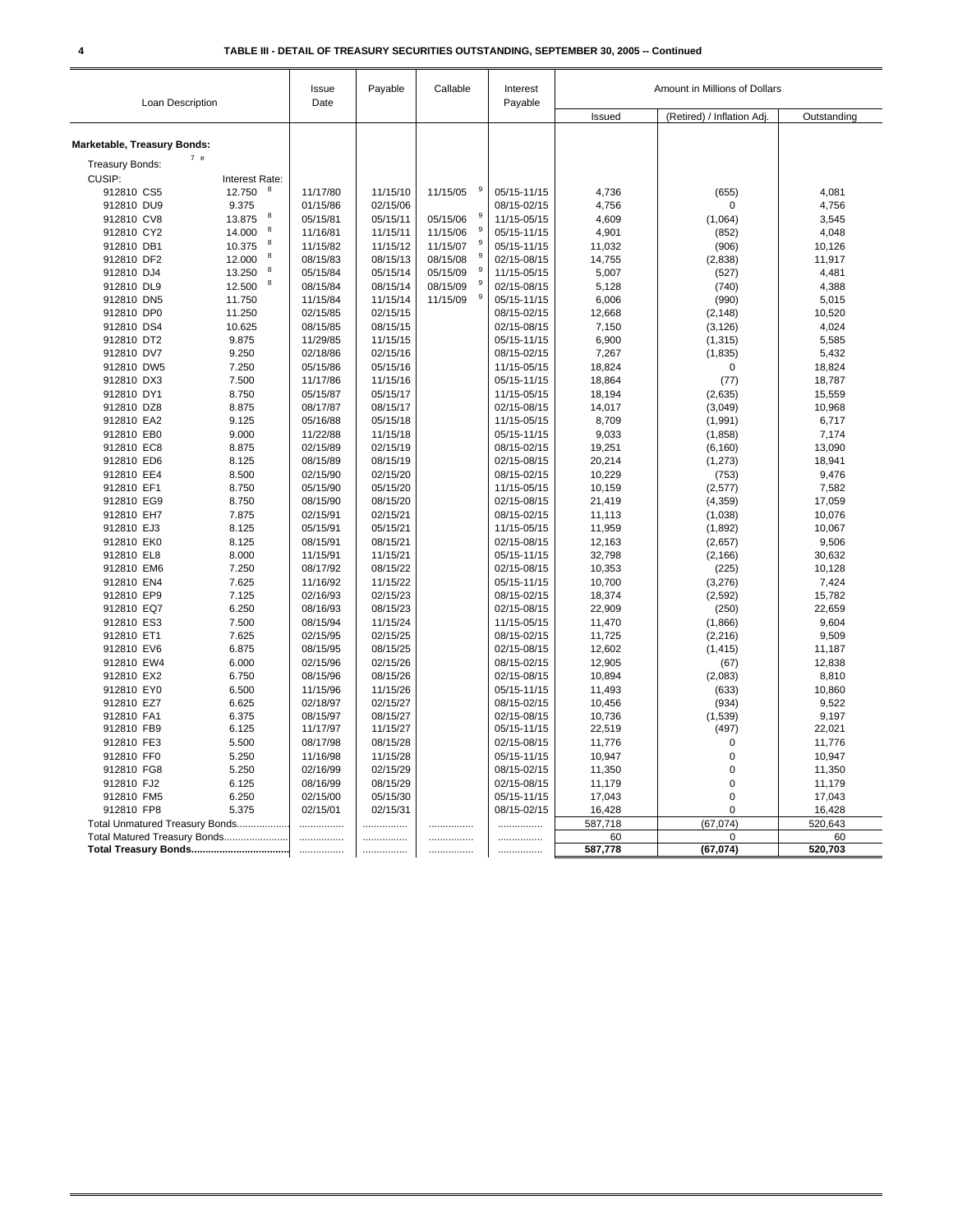|                                               | Loan Description |                | Issue<br>Date | Payable  | Callable<br>Interest<br>Payable |             | Amount in Millions of Dollars |                            |             |
|-----------------------------------------------|------------------|----------------|---------------|----------|---------------------------------|-------------|-------------------------------|----------------------------|-------------|
|                                               |                  |                |               |          |                                 |             | Issued                        | (Retired) / Inflation Adj. | Outstanding |
| Marketable, Continued:                        |                  |                |               |          |                                 |             |                               |                            |             |
| Treasury Inflation-Protected Securities:      |                  | 7е             |               |          |                                 |             |                               |                            |             |
| CUSIP:                                        | Series:          | Interest Rate: |               |          |                                 |             |                               |                            |             |
| 912827 2M3                                    | A                | 3.375          | 02/06/97      | 01/15/07 |                                 | 07/15-01/15 | 15,758                        | 3,673                      | 19,431      |
| 912827 3T7                                    | A                | 3.625          | 01/15/98      | 01/15/08 |                                 | 07/15-01/15 | 16,812                        | 3,519                      | 20,330      |
| 912827 4Y5                                    | A                | 3.875          | 01/15/99      | 01/15/09 |                                 | 07/15-01/15 | 15,902                        | 3,042                      | 18,944      |
| 912827 5W8                                    | A                | 4.250          | 01/18/00      | 01/15/10 |                                 | 07/15-01/15 | 11,321                        | 1,825                      | 13,146      |
| 912828 CZ1                                    | D                | 0.875          | 10/29/04      | 04/15/10 |                                 | 04/15-10/15 | 21,001                        | 657                        | 21,658      |
| 912827 6R8                                    | A                | 3.500          | 01/16/01      | 01/15/11 |                                 | 07/15-01/15 | 11,001                        | 1,348                      | 12,349      |
| 912827 7J5                                    | A                | 3.375          | 01/15/02      | 01/15/12 |                                 | 07/15-01/15 | 6,004                         | 602                        | 6,606       |
| 912828 AF7                                    | C                | 3.000          | 07/15/02      | 07/15/12 |                                 | 01/15-07/15 | 23,018                        | 1,993                      | 25,011      |
| 912828 BD1                                    | C                | 1.875          | 07/15/03      | 07/15/13 |                                 | 01/15-07/15 | 20,008                        | 1,275                      | 21,283      |
| 912828 BW9                                    | A                | 2.000          | 01/15/04      | 01/15/14 |                                 | 07/15-01/15 | 21,002                        | 1,204                      | 22,206      |
| 912828 CP3                                    | D                | 2.000          | 07/15/04      | 07/15/14 |                                 | 01/15-07/15 | 19,002                        | 693                        | 19.695      |
| 912828 DH0                                    | A                | 1.625          | 01/18/05      | 01/15/15 |                                 | 07/15-01/15 | 19,001                        | 440                        | 19,442      |
| 912828 EA4                                    | D                | 1.875          | 07/15/05      | 07/15/15 |                                 | 01/15-07/15 | 9,000                         | 40                         | 9,040       |
| 912810 FR4                                    |                  | 2.375          | 07/30/04      | 01/15/25 |                                 | 01/15-07/15 | 28,001                        | 1,021                      | 29,022      |
| 912810 FD5                                    |                  | 3.625          | 04/15/98      | 04/15/28 |                                 | 10/15-04/15 | 16,808                        | 3,465                      | 20,273      |
| 912810 FH6                                    |                  | 3.875          | 04/15/99      | 04/15/29 |                                 | 10/15-04/15 | 19,722                        | 3,449                      | 23,171      |
| 912810 FQ6                                    |                  | 3.375          | 10/15/01      | 04/15/32 |                                 | 04/15-10/15 | 5,012                         | 505                        | 5,517       |
| Total Treasury Inflation-Protected Securities |                  |                |               | .        |                                 |             | 278,374                       | 28,750                     | 307,124     |
|                                               |                  |                |               |          |                                 |             |                               |                            |             |
|                                               |                  |                |               | Various  | Various                         | Various     | 14,000                        | 0                          | 14.000      |
|                                               |                  |                |               |          |                                 |             | 4,123,204                     | (38, 324)                  | 4,084,880   |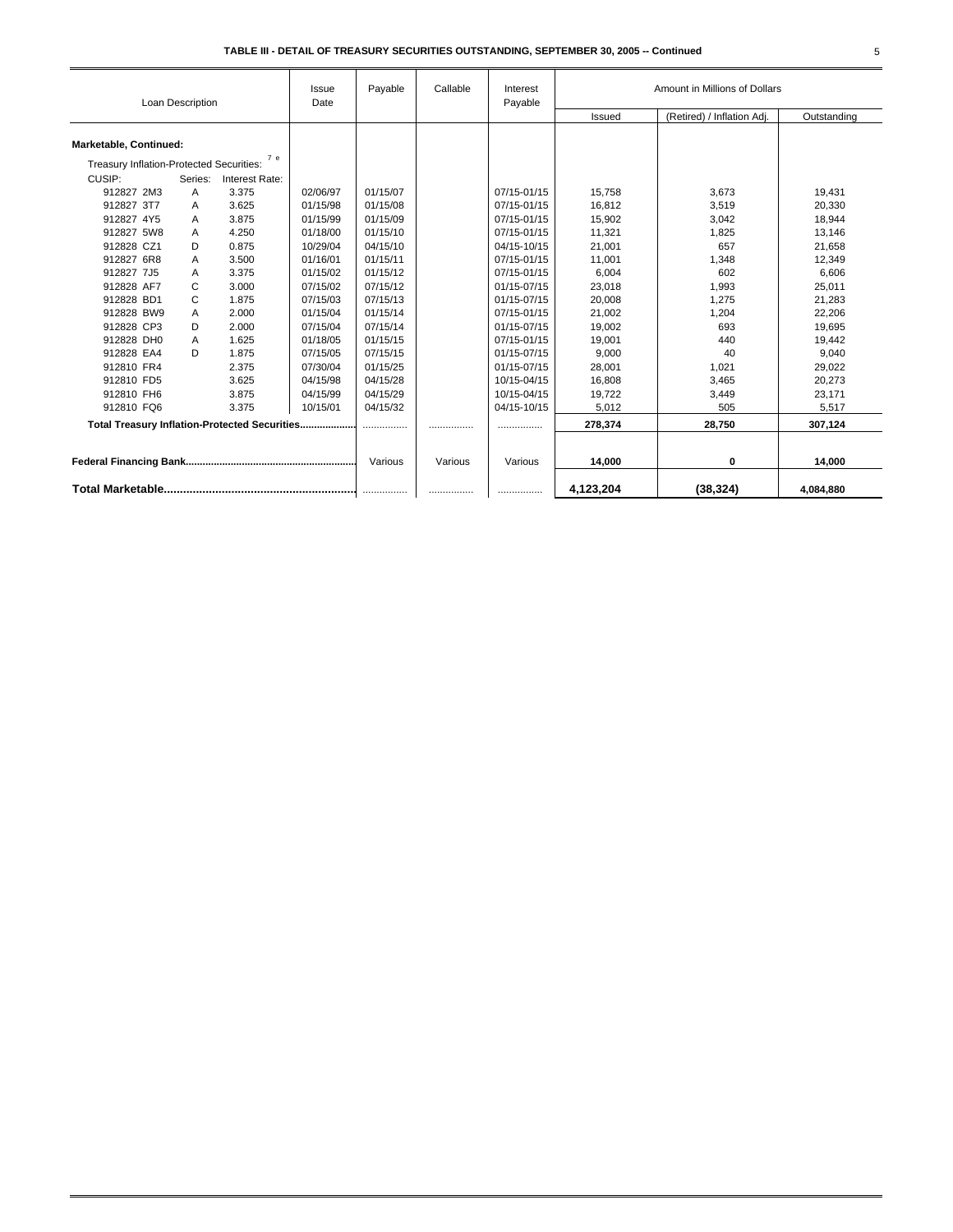| Loan Description                                 | Issue<br>Date | Payable   | Interest<br>Payable | Amount in Millions of Dollars        |             |              |
|--------------------------------------------------|---------------|-----------|---------------------|--------------------------------------|-------------|--------------|
|                                                  |               |           |                     | (Retired) / Inflation Adj.<br>Issued |             | Outstanding  |
|                                                  |               |           |                     |                                      |             |              |
| Nonmarketable:                                   |               |           |                     |                                      |             |              |
| <b>Domestic Series:</b>                          |               |           |                     |                                      |             |              |
| Zero-coupon Treasury Bond                        | 10/27/89      | 10/15/19  | 10/15/19            | 4,522                                | 0           | 4,522        |
| Zero-coupon Treasury Bond                        | 07/16/90      | 07/15/20  | 07/15/20            | 5,026                                | 0           | 5,026        |
| Zero-coupon Treasury Bond (A)                    | 10/05/90      | 10/15/20  | 10/15/20            | 3                                    | 0           | 3            |
| Zero-coupon Treasury Bond (B)                    | 10/05/90      | 10/15/20  | 10/15/20            | 5,000                                | 0           | 5,000        |
| Zero-coupon Treasury Bond                        | 01/14/91      | 01/15/21  | 01/15/21            | 4,941                                | $\mathbf 0$ | 4,941        |
| Zero-coupon Treasury Bond                        | 01/29/90      | 01/15/30  | 01/15/30            | 5,002                                | $\mathbf 0$ | 5,002        |
| Zero-coupon Treasury Bond                        | 04/16/90      | 04/15/30  | 04/15/30            | 3,501                                | 0           | 3,501        |
| Zero-coupon Treasury Bond                        | 01/14/91      | 04/15/30  | 04/15/30            | 2,000                                | $\mathbf 0$ | 2,000        |
|                                                  | .             |           |                     | 29,995                               | 0           | 29,995       |
|                                                  |               |           |                     |                                      |             |              |
| Foreign Series:                                  |               |           |                     |                                      |             |              |
|                                                  | 09/22/05      | 11/01/05  | 11/01/05            | 100                                  | 0           | 100          |
| Zero-coupon Treasury Bond <sup>10</sup>          | 12/18/90      | 03/31/20  | 03/31/20            | 7,258                                | (4,537)     | 2,721        |
| Zero-coupon Treasury Bond 10                     | 04/07/93      | 03/31/23  | 03/31/23            | 6,685                                | (6, 421)    | 264          |
|                                                  | .             | .         | .                   | 14,043                               | (10, 957)   | 3,086        |
|                                                  |               |           |                     |                                      |             |              |
| R.E.A. Series:                                   |               |           |                     |                                      |             |              |
| 5% Treasury Certificates of                      |               |           |                     |                                      |             |              |
|                                                  | Various       | .         | Semiannually        | 54                                   | (53)        | 1            |
|                                                  |               | .         |                     | 54                                   | (53)        | $\mathbf{1}$ |
|                                                  |               |           |                     |                                      |             |              |
| <b>State and Local Government Series:</b>        |               |           |                     |                                      |             |              |
| Treasury Time Deposit - Certificates             |               |           |                     |                                      |             |              |
| of Indebtedness (Various rates)                  | Various       | .         | At maturity         | 273,693                              | (261, 716)  | 11,977       |
| Treasury Time Deposit - Notes                    |               |           |                     |                                      |             |              |
|                                                  | Various       | .         | Various             | 537,028                              | (342,046)   | 194,981      |
| Treasury Time Deposit - Bonds                    |               |           |                     |                                      |             |              |
|                                                  | Various       | .         | Various             | 57,377                               | (39, 101)   | 18,276       |
| Treasury Demand Deposit <sup>10</sup>            | Various       | .         | Daily               | 5,237                                | (5, 188)    | 48           |
| Treasury Special Zero's - Notes                  | Various       | .         |                     | 300                                  | (300)       |              |
| <b>Total State and Local Government</b>          |               |           |                     |                                      |             |              |
|                                                  |               |           |                     | 873,635                              | (648, 352)  | 225,283      |
|                                                  |               |           |                     |                                      |             |              |
| United States Savings Securities:<br>11 e        |               |           |                     |                                      |             |              |
| United States Savings Bonds:<br>19               |               |           |                     |                                      |             |              |
| Series E<br>12, 19                               | Various       | On demand | At redemption       | 77,570                               | (60, 446)   | 17,124       |
|                                                  | Various       | On demand | At redemption       | 258,943                              | (129, 586)  | 129,358      |
|                                                  | Various       | On demand | Semiannually        | 3,017                                | (2,735)     | 282          |
| 12, 19                                           | Various       | On demand | Semiannually        | 21,257                               | (7, 292)    | 13,965       |
| Series I                                         | Various       | On demand | At redemption       | 32.236                               | (3.052)     | 29 183       |
| Total United States Savings Bonds                |               |           |                     | 393,023                              | (203, 111)  | 189,912      |
| United States Individual Retirement              |               |           |                     |                                      |             |              |
| 13 e                                             | Various       | On demand | At redemption       | 84                                   | (71)        | 12           |
| United States Retirement Plan                    |               |           |                     |                                      |             |              |
| 14                                               | Various       | On demand | At redemption       | 384                                  | (337)       | 47           |
| Total Unmatured United States Savings Securities |               |           |                     | 393,491                              | (203, 520)  | 189,972      |
| Total Matured United States Savings Securities   |               | .         | .                   | 13,673                               | 0           | 13,673       |
| Total United States Savings Securities           |               |           | .                   | 407,164                              | (203, 520)  | 203,645      |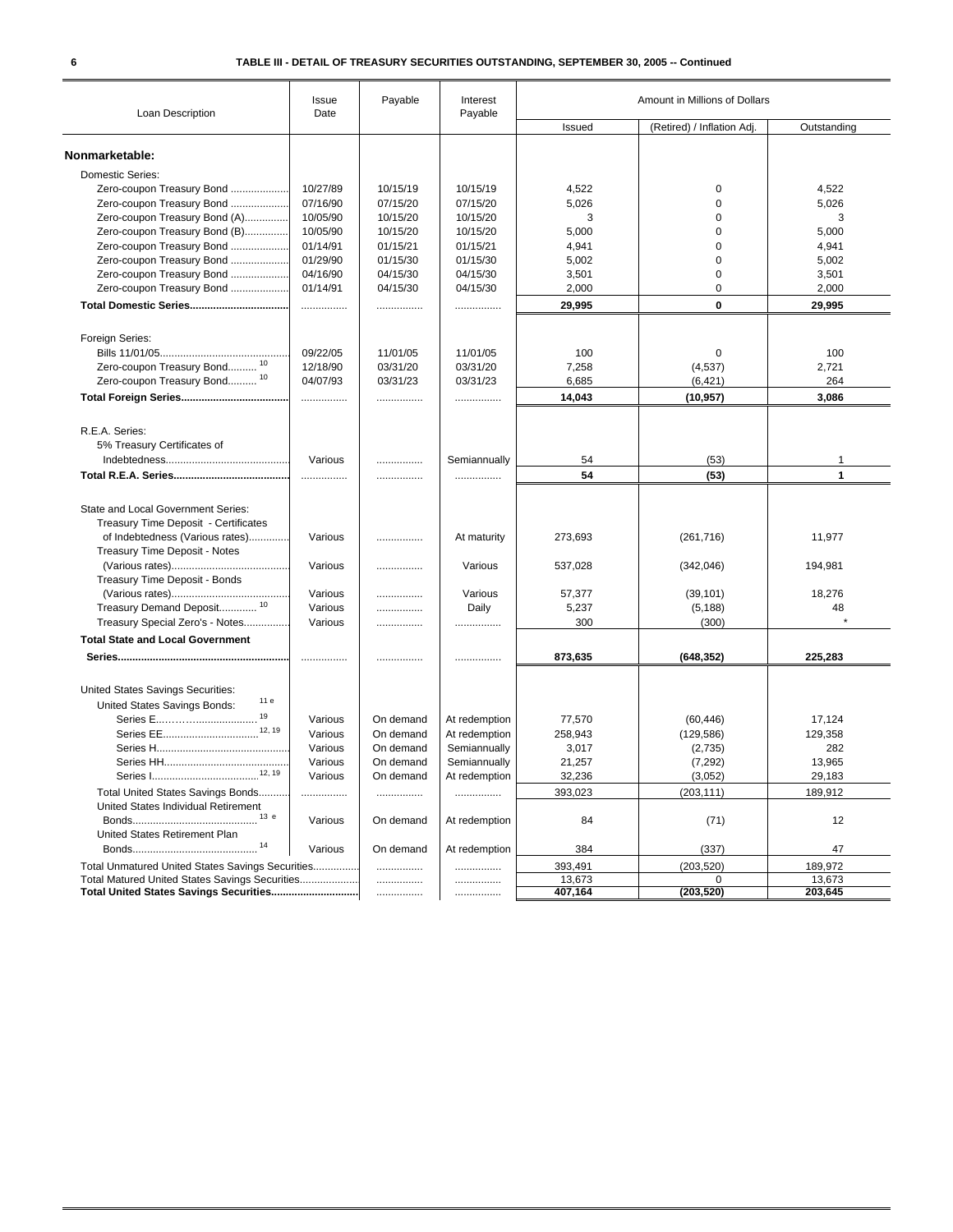|                                                                              | Amount in Millions of Dollars      |                              |                                    |  |  |  |
|------------------------------------------------------------------------------|------------------------------------|------------------------------|------------------------------------|--|--|--|
| Loan Description                                                             | Issued                             | (Retired) / Inflation Adj.   | Outstanding                        |  |  |  |
|                                                                              |                                    |                              |                                    |  |  |  |
| Nonmarketable--Continued:<br>Government Account Series - Held By the Public: |                                    |                              |                                    |  |  |  |
| Custodial Tribal Fund, Office of the Special Trustee for American Indians    | 441                                | 0                            | 441                                |  |  |  |
|                                                                              |                                    |                              |                                    |  |  |  |
| Deposits of Proceeds of Lands Withdrawn for Native Selection,                | 1                                  | 0                            | $\mathbf{1}$                       |  |  |  |
| Deposits, Outer Continental Shelf Lands Act, Bonus Bids,                     |                                    |                              |                                    |  |  |  |
|                                                                              | 57                                 | 0                            | 57                                 |  |  |  |
|                                                                              | 1,769                              | 0                            | 1,769                              |  |  |  |
|                                                                              | $\overline{2}$                     | 0                            | $\overline{2}$                     |  |  |  |
|                                                                              |                                    |                              |                                    |  |  |  |
|                                                                              |                                    | 0                            |                                    |  |  |  |
|                                                                              |                                    | 0                            |                                    |  |  |  |
|                                                                              | 23                                 | 0                            | 23                                 |  |  |  |
|                                                                              |                                    |                              |                                    |  |  |  |
|                                                                              | 37                                 | $\Omega$                     | 37                                 |  |  |  |
|                                                                              | 28                                 |                              | 28                                 |  |  |  |
|                                                                              |                                    |                              |                                    |  |  |  |
| Payments of Alleged Violators of Department of Energy Regulations,           |                                    | $\Omega$                     |                                    |  |  |  |
|                                                                              | 281                                |                              | 281                                |  |  |  |
|                                                                              | 649                                | $\Omega$                     | 649                                |  |  |  |
|                                                                              | 1<br>692                           | 0<br><sup>0</sup>            | 1<br>692                           |  |  |  |
|                                                                              |                                    |                              |                                    |  |  |  |
|                                                                              | 63,512                             | 0                            | 63,512                             |  |  |  |
|                                                                              | 4                                  | 0                            | 4                                  |  |  |  |
|                                                                              | 77                                 | 0                            | 77                                 |  |  |  |
|                                                                              | 384                                | 0                            | 384                                |  |  |  |
|                                                                              | 2                                  | 0                            |                                    |  |  |  |
|                                                                              | 67.961                             | $\star$                      | 67,961                             |  |  |  |
| Abandoned Mines Reclamation Fund, Office of Surface Mining Reclamation       | 2,135<br>15,223<br>1<br>124<br>600 | 0<br>(5, 176)<br>0<br>0<br>0 | 2,135<br>10,047<br>1<br>124<br>600 |  |  |  |
|                                                                              | 489<br>528                         | 0<br>$\Omega$                | 489<br>528                         |  |  |  |
|                                                                              |                                    |                              |                                    |  |  |  |
|                                                                              | 34,213<br>1                        | (1,480)<br>0                 | 32,733<br>$\mathbf{1}$             |  |  |  |
| Bequests and Gifts, Disaster Relief, Funds Appropriated to the President     | $\overline{c}$                     | 0                            | $\overline{2}$                     |  |  |  |
| Bequests of Major General Fred C. Ainsworth, Library, Walter Reed            |                                    | $\mathbf 0$                  |                                    |  |  |  |
|                                                                              | 7                                  | 0                            | 7                                  |  |  |  |
|                                                                              | 33                                 | (4)                          | 29                                 |  |  |  |
| Cheyenne River Sioux Tribe Terrestrial Wildlife Habitat Restoration          |                                    |                              |                                    |  |  |  |
| Christopher Columbus Scholarship Fund, Christopher Columbus                  | 28                                 |                              | 28                                 |  |  |  |
|                                                                              | $\overline{2}$                     | 0                            | 2                                  |  |  |  |
| Civil Service Retirement and Disability Fund, Office of Personnel Management | 759,746<br>12                      | (112,996)<br>0               | 646,750<br>12                      |  |  |  |
|                                                                              | 1                                  | 0                            | 1                                  |  |  |  |
| Community Development Credit Union Revolving Fund                            |                                    |                              |                                    |  |  |  |
|                                                                              | 6<br>$\overline{4}$                | 0<br>0                       | 6<br>4                             |  |  |  |
|                                                                              | 8                                  | $\Omega$                     | 8                                  |  |  |  |
|                                                                              | 11                                 | 0                            | 11                                 |  |  |  |
|                                                                              | 6                                  | 0                            | 6                                  |  |  |  |
|                                                                              | 1,025                              | 0                            | 1,025                              |  |  |  |
|                                                                              | 52,873<br>182,104                  | 0<br>(4,823)                 | 52,873<br>177,282                  |  |  |  |
|                                                                              | 1                                  | 0                            | 1                                  |  |  |  |
|                                                                              | 3                                  | 0                            | 3                                  |  |  |  |
|                                                                              | 2<br>105                           | $\Omega$<br>0                | $\overline{2}$<br>105              |  |  |  |
|                                                                              | 3,629                              | 0                            | 3,629                              |  |  |  |
|                                                                              |                                    |                              |                                    |  |  |  |
|                                                                              | 8<br>13,485                        | $\mathbf 0$<br>(954)         | 8<br>12,531                        |  |  |  |
|                                                                              | 29,485                             | $\Omega$                     | 29,485                             |  |  |  |
|                                                                              | $\mathbf{1}$                       | 0                            | $\mathbf{1}$                       |  |  |  |
|                                                                              | 51<br>1,011                        | 0<br>$\Omega$                | 51<br>1,011                        |  |  |  |
|                                                                              |                                    |                              |                                    |  |  |  |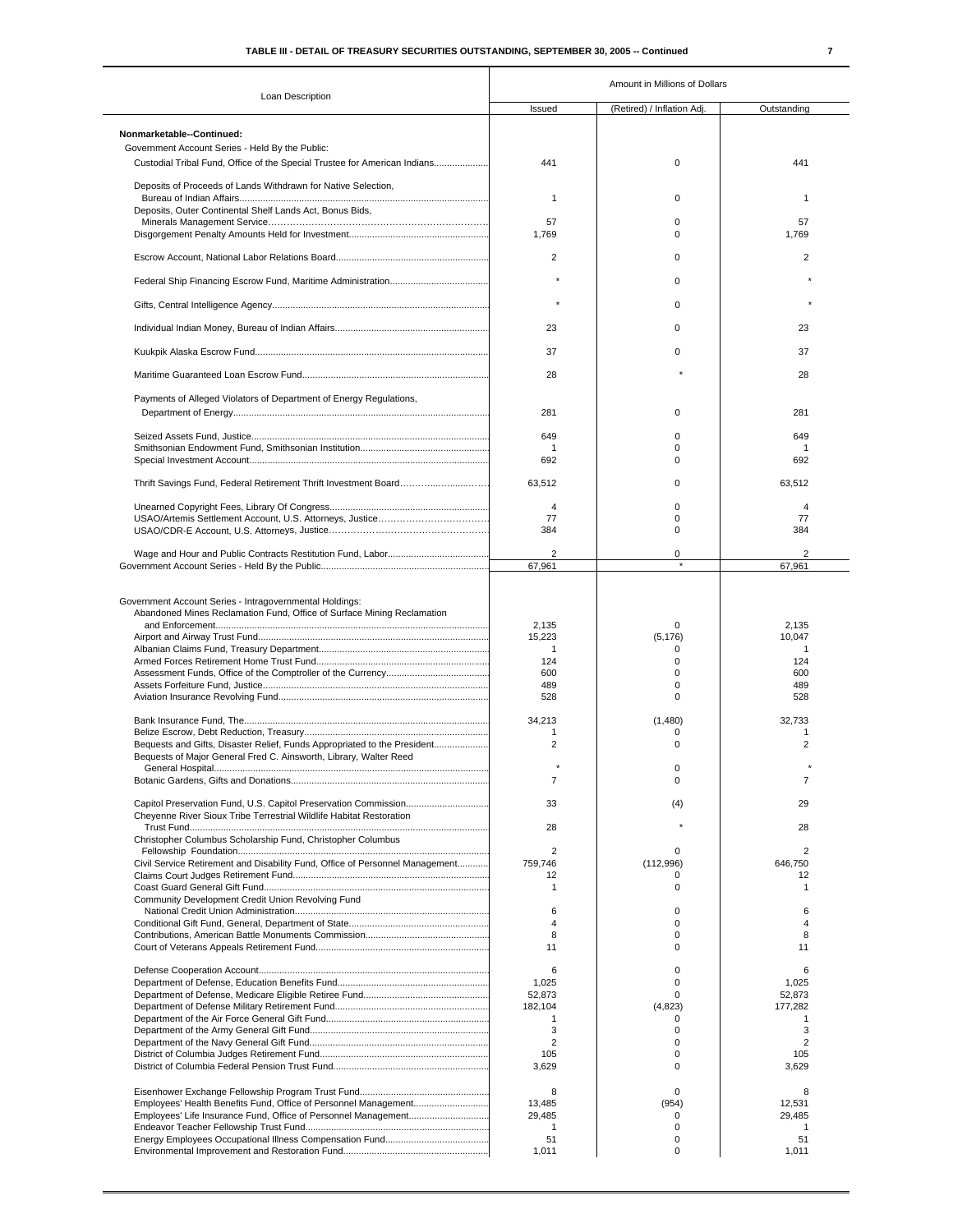|                                                                                | Amount in Millions of Dollars |                            |                      |  |  |  |
|--------------------------------------------------------------------------------|-------------------------------|----------------------------|----------------------|--|--|--|
| Loan Description                                                               | Issued                        | (Retired) / Inflation Adj. | Outstanding          |  |  |  |
| Nonmarketable--Continued:                                                      |                               |                            |                      |  |  |  |
| Government Account Series - Intragovernmental Holdings--Continued:             |                               |                            |                      |  |  |  |
|                                                                                |                               | 0                          |                      |  |  |  |
|                                                                                | 15,238                        | 0                          | 15,238               |  |  |  |
|                                                                                | 121                           | (13)                       | 108                  |  |  |  |
| Farm Credit Insurance Fund, Capital Corporation Investment Fund, Farm          |                               |                            |                      |  |  |  |
|                                                                                | 1,938                         | 0                          | 1,938                |  |  |  |
| Federal Aid to Wildlife Restoration. United States Fish and Wildlife Service   | 455                           | 0                          | 455                  |  |  |  |
|                                                                                | 197,769                       | (4,506)                    | 193,263              |  |  |  |
|                                                                                | 298,220                       | (20, 952)                  | 277,268              |  |  |  |
| FHA - General and Special Risk Insurance Fund. Liquidating Account.            |                               |                            |                      |  |  |  |
|                                                                                | 4                             | 0                          | 4                    |  |  |  |
|                                                                                | 22,642<br>1,665,488           | $\mathbf 0$<br>(49, 329)   | 22.642<br>1,616,159  |  |  |  |
|                                                                                | 21,900                        | (4,696)                    | 17,204               |  |  |  |
|                                                                                | 13,440                        | (80)                       | 13,359               |  |  |  |
|                                                                                | 3,123                         | 0                          | 3,123                |  |  |  |
| General Post Fund, National Homes, Department of Veterans Affairs              | 64                            | 0                          | 64                   |  |  |  |
|                                                                                | 5                             | $\mathbf 0$                | 5                    |  |  |  |
| Gifts and Bequests, Office of the Secretary, Department of Transportation      |                               | $\mathbf 0$                |                      |  |  |  |
|                                                                                | $\mathbf{1}$                  | 0                          | 1                    |  |  |  |
|                                                                                | $\mathbf{1}$                  | 0                          | 1                    |  |  |  |
| Guarantees of Mortgage-Backed Securities Fund, Government National             | 7,949                         | 0                          | 7,949                |  |  |  |
|                                                                                |                               |                            |                      |  |  |  |
|                                                                                | 2,621                         | 0                          | 2,621                |  |  |  |
| Harry S. Truman Memorial Scholarship Trust Fund, Harry S. Truman               | 53                            | 0                          | 53                   |  |  |  |
|                                                                                | 2,325                         | O                          | 2,325                |  |  |  |
|                                                                                | 21,373                        | (13, 103)                  | 8,271                |  |  |  |
|                                                                                | 17                            | 0                          | 17                   |  |  |  |
|                                                                                | 336                           | 0                          | 336                  |  |  |  |
| International Center for Middle Eastern-Western Dialogue Trust Fund            | 12                            | $\mathbf 0$                | 12                   |  |  |  |
|                                                                                |                               | 0                          |                      |  |  |  |
| Israeli Arab Scholarship Program, United States Information Agency             | 5                             | 0                          | 5                    |  |  |  |
|                                                                                | 37                            | 0                          | 37                   |  |  |  |
| Japan-United States Friendship Trust Fund, Japan-United States                 |                               |                            |                      |  |  |  |
|                                                                                | 39                            |                            | 39                   |  |  |  |
| John C. Stennis Center for Public Service Training and Development             | 11                            |                            | 11                   |  |  |  |
|                                                                                | 197<br>457                    | 0<br>0                     | 197<br>457           |  |  |  |
|                                                                                |                               |                            |                      |  |  |  |
|                                                                                | $\overline{7}$                |                            | $\overline{7}$       |  |  |  |
|                                                                                | 5                             | 0                          | 5                    |  |  |  |
|                                                                                | 2,437                         | 0                          | 2,437                |  |  |  |
|                                                                                | 7                             | 0                          | 7                    |  |  |  |
|                                                                                | 36                            | 0                          | 36                   |  |  |  |
| Lower Brule Sioux Tribe Terrestrial Wildlife Habitat Restoration Trust Fund    | 43<br>10                      | $\Omega$                   | 43<br>1 <sub>0</sub> |  |  |  |
|                                                                                |                               |                            |                      |  |  |  |
| Morris K. Udall Scholarship and Excellence in National Environmental           | 28                            | 0                          | 28                   |  |  |  |
|                                                                                |                               |                            |                      |  |  |  |
| National Archives Trust Fund, National Archives and Records Administration     | 10                            | 0                          | 10                   |  |  |  |
|                                                                                | 6,423                         | $\mathbf 0$                | 6,423                |  |  |  |
|                                                                                | 5                             | 0<br>0                     | 5                    |  |  |  |
|                                                                                | 18                            | 0                          | 18                   |  |  |  |
|                                                                                | $\mathbf{1}$                  | 0                          | 1                    |  |  |  |
|                                                                                | 4                             | 0                          | 4                    |  |  |  |
| National Service Life Insurance Fund, Department of Veterans Affairs           | 18,488                        | (7,890)                    | 10,597               |  |  |  |
| National Service Trust, Corporation for National and Community Services        | 395                           | 0                          | 395                  |  |  |  |
|                                                                                | 64                            | 0                          | 64                   |  |  |  |
| Natural Resource Damage Assessment and Restoration Fund, U.S. Fish             | 178                           | 0                          | 178                  |  |  |  |
|                                                                                | 36,256                        | (2,707)                    | 33,549               |  |  |  |
|                                                                                |                               |                            |                      |  |  |  |
|                                                                                | 732                           | 0                          | 732                  |  |  |  |
|                                                                                | 39                            | 0                          | 39                   |  |  |  |
| Operation and Maintenance, Indian Irrigation Systems, Bureau of Indian Affairs | 25                            | $\mathbf 0$                | 25                   |  |  |  |
| Overseas Private Investment Corporation, Insurance and Equity Non Credit       |                               |                            |                      |  |  |  |
|                                                                                | 4,073                         | (44)                       | 4,029                |  |  |  |
|                                                                                | 9                             | 0                          | 9                    |  |  |  |
|                                                                                | 77                            | 0                          | 77                   |  |  |  |
|                                                                                |                               | 0                          |                      |  |  |  |
| Payments to Copyright Owners, Copyright Office, Library of Congress            | 1,051                         | 0                          | 1,051                |  |  |  |
|                                                                                | 32,726<br>1,218               | (19, 728)<br>0             | 12,997<br>1,218      |  |  |  |
| Power Systems, Indian Irrigation Projects, Bureau of Indian Affairs            | 42                            | $\mathbf 0$                | 42                   |  |  |  |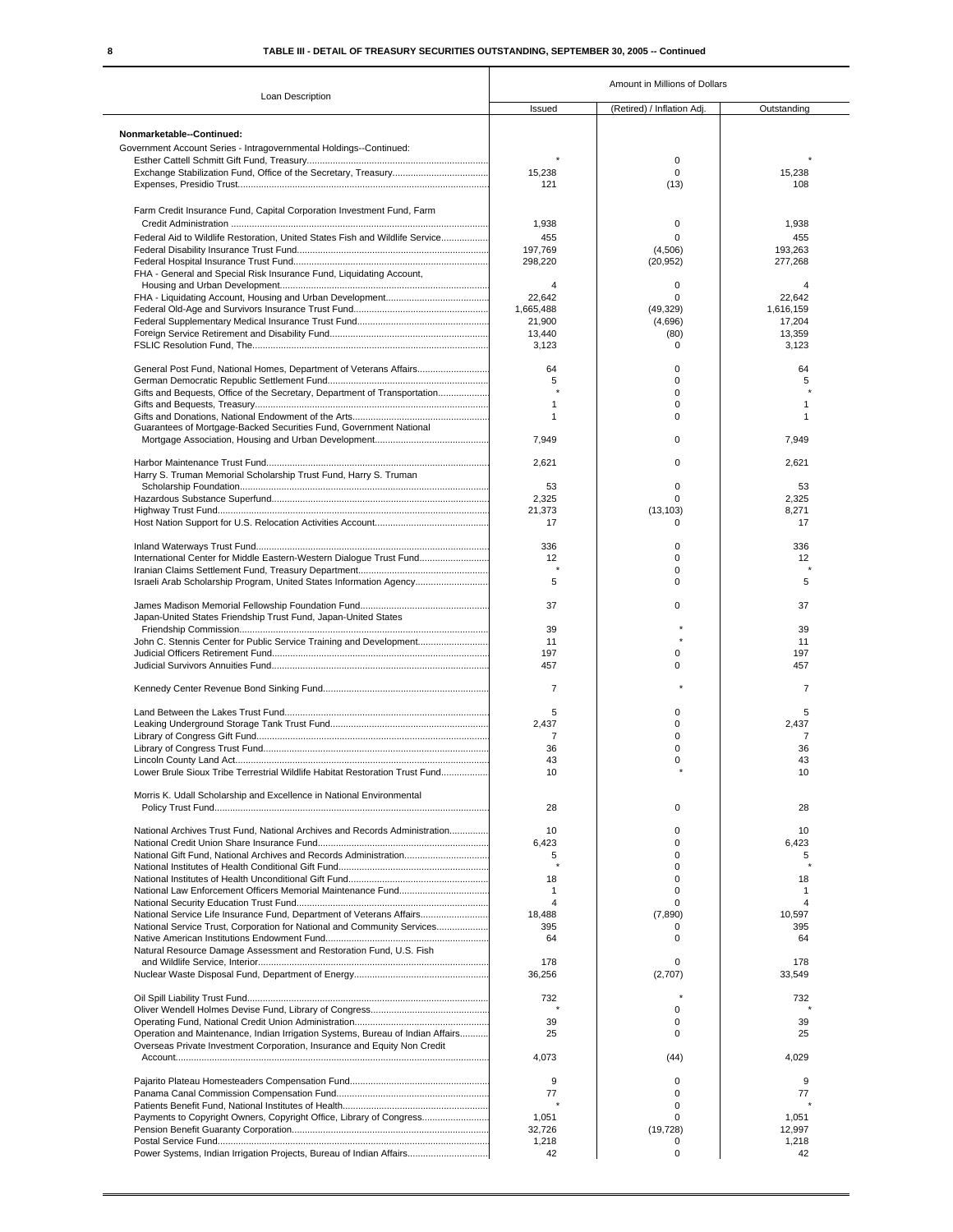|                                                                                                                          | Amount in Millions of Dollars |                            |                |  |  |
|--------------------------------------------------------------------------------------------------------------------------|-------------------------------|----------------------------|----------------|--|--|
| Loan Description                                                                                                         | Issued                        | (Retired) / Inflation Adj. | Outstanding    |  |  |
| Nonmarketable--Continued:                                                                                                |                               |                            |                |  |  |
| Government Account Series - Intragovernmental Holdings--Continued:                                                       |                               |                            |                |  |  |
|                                                                                                                          | 294                           | 0                          | 294            |  |  |
| Public Enterprise Revolving Fund, Office of Thrift Supervision, Treasury                                                 | 234                           | 0                          | 234            |  |  |
| Public Health Service Conditional Gift Fund, Health Resources and Services                                               |                               |                            |                |  |  |
|                                                                                                                          | 3                             | 0                          | 3              |  |  |
|                                                                                                                          |                               |                            |                |  |  |
|                                                                                                                          | 891                           | (321)                      | 570            |  |  |
| Relief and Rehabilitation, Longshoremen's and Harbor Workers' Compensation                                               |                               |                            |                |  |  |
|                                                                                                                          | 60                            | 0                          | 60             |  |  |
| Relief and Rehabilitation, Workmen's Compensation Act, within the District of                                            |                               |                            |                |  |  |
|                                                                                                                          | 3                             | 0                          | 3              |  |  |
|                                                                                                                          | 3                             | 0                          | 3              |  |  |
| Retired Employees Health Benefits Fund,                                                                                  | 2                             |                            | $\overline{2}$ |  |  |
|                                                                                                                          | 19                            | 0<br>$\Omega$              | 19             |  |  |
| Revolving Fund for Administrative Expense, Farm Credit Administration                                                    | 16                            | (4)                        | 12             |  |  |
|                                                                                                                          |                               |                            |                |  |  |
|                                                                                                                          | 12,600                        | (275)                      | 12,325         |  |  |
| Science, Space and Technology Education Trust Fund, National Aeronautics                                                 |                               |                            |                |  |  |
|                                                                                                                          | 14                            | 0                          | 14             |  |  |
|                                                                                                                          | 322                           | 0                          | 322            |  |  |
|                                                                                                                          | $\overline{1}$                | 0                          | $\mathbf{1}$   |  |  |
|                                                                                                                          |                               | 0                          |                |  |  |
| Social Security Equivalent Benefit Account, Railroad Retirement Board                                                    | 1,313                         | (620)                      | 693            |  |  |
| South Dakota Terrestrial Wildlife Habitat Restoration Trust Fund                                                         | 76                            |                            | 76             |  |  |
|                                                                                                                          | 1,677                         | 0                          | 1,677          |  |  |
|                                                                                                                          | 1,548                         | 0                          | 1,548          |  |  |
|                                                                                                                          |                               |                            |                |  |  |
|                                                                                                                          | 8                             | 0                          | 8              |  |  |
|                                                                                                                          | 179                           | 0                          | 179            |  |  |
| Tribal Special Fund, Office of the Special Trustee for American Indians                                                  | 19                            | 0                          | 19             |  |  |
| Tribal Trust Fund, Office of the Special Trustee for American Indians                                                    | 24                            | 0                          | 24             |  |  |
| Trust Fund, The Barry Goldwater Scholarship and Excellence in Education Fund                                             | 65                            |                            | 65             |  |  |
|                                                                                                                          |                               | 0                          |                |  |  |
|                                                                                                                          | 62,994                        |                            | 54,806         |  |  |
|                                                                                                                          | 1,387                         | (8, 188)<br>0              | 1,387          |  |  |
| United States Government Life Insurance Fund, Department of Veterans Affairs                                             | 76                            | (32)                       | 45             |  |  |
|                                                                                                                          | 10                            | (3)                        | $\overline{7}$ |  |  |
|                                                                                                                          | 260                           | 0                          | 260            |  |  |
| Uranium Enrichment and Decommissioning Fund, Department of Energy                                                        | 3,891                         | 0                          | 3,891          |  |  |
|                                                                                                                          | 154                           | 0                          | 154            |  |  |
|                                                                                                                          |                               |                            |                |  |  |
|                                                                                                                          | 2,165                         | 0                          | 2,165          |  |  |
|                                                                                                                          | 714                           | (291)                      | 422            |  |  |
| Veterans Special Life Insurance Fund, Trust Revolving Fund, Department of                                                |                               |                            |                |  |  |
|                                                                                                                          | 2,920                         | (991)                      | 1,928          |  |  |
|                                                                                                                          |                               | 0                          |                |  |  |
|                                                                                                                          | 661                           | 0                          | 661            |  |  |
|                                                                                                                          |                               |                            |                |  |  |
|                                                                                                                          | 37                            | 0                          | 37             |  |  |
|                                                                                                                          | 3,571,853                     | (259, 209)                 | 3.312.644      |  |  |
|                                                                                                                          | 3,639,814                     | (259.209)                  | 3,380,605      |  |  |
|                                                                                                                          |                               |                            |                |  |  |
| <b>Other Debt:</b>                                                                                                       |                               |                            |                |  |  |
| Not Subject to the Statutory Debt Limit:                                                                                 |                               |                            |                |  |  |
|                                                                                                                          |                               |                            | 255            |  |  |
| National and Federal Reserve Bank Notes assumed by the United States on deposit of lawful money for their retirement  16 |                               |                            | 65             |  |  |
|                                                                                                                          |                               |                            | 177            |  |  |
|                                                                                                                          |                               |                            | 11             |  |  |
|                                                                                                                          |                               |                            | 509            |  |  |
|                                                                                                                          |                               |                            |                |  |  |
| Subject to the Statutory Debt Limit:                                                                                     |                               | c f                        |                |  |  |
|                                                                                                                          |                               |                            | 4,653          |  |  |
|                                                                                                                          |                               |                            | 45             |  |  |
|                                                                                                                          |                               |                            | 7              |  |  |
|                                                                                                                          |                               |                            | 4,705          |  |  |
|                                                                                                                          |                               |                            | 5,214          |  |  |
|                                                                                                                          |                               |                            |                |  |  |
|                                                                                                                          |                               |                            | 3,847,830      |  |  |
|                                                                                                                          |                               |                            | 7,932,710      |  |  |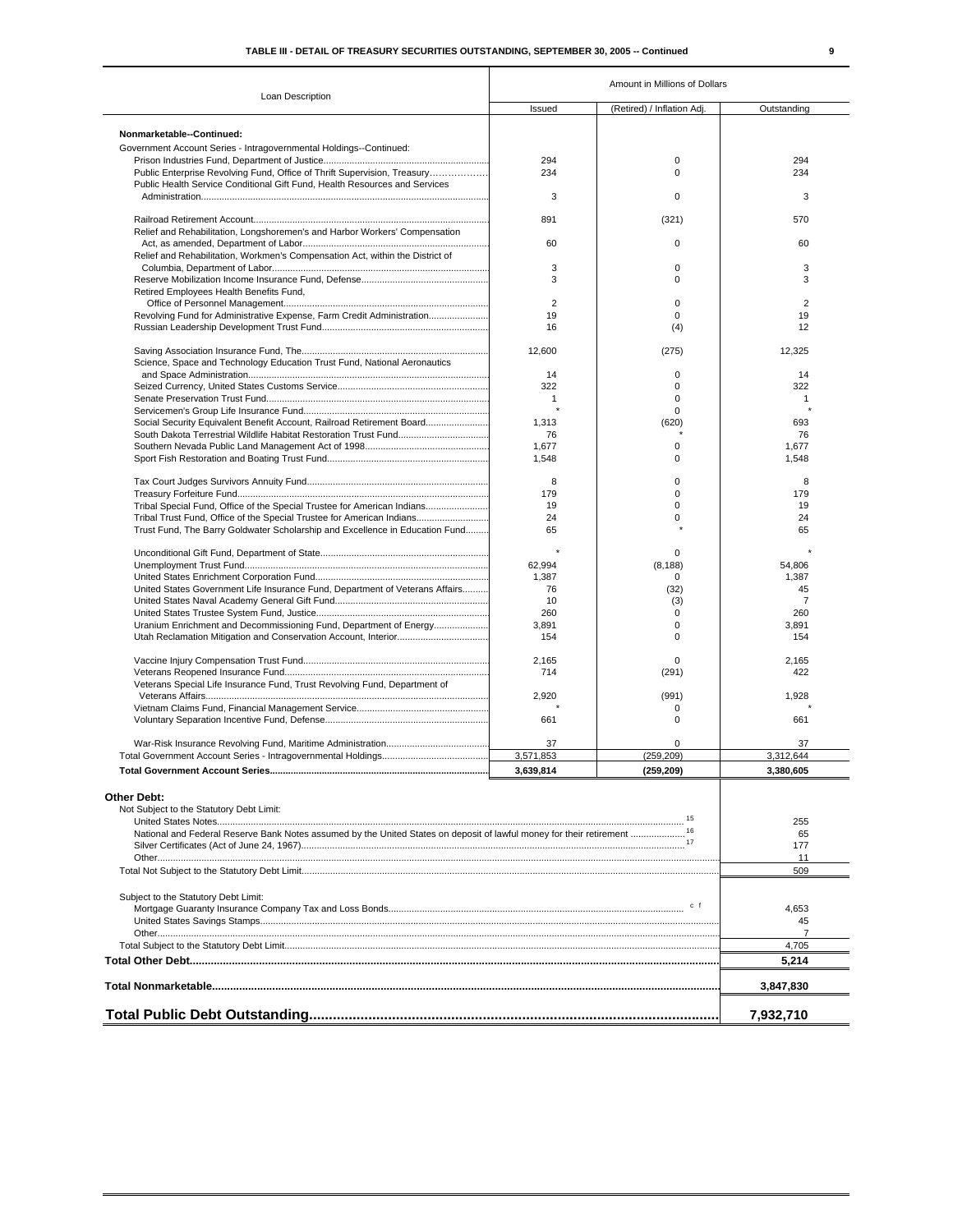### **10 TABLE IV - HISTORICAL DATA, SEPTEMBER 30, 2005**

(Millions of dollars)

| Comparative by Breakdown                              | Sept. 30, 2005         | Sept. 30, 2004         | Sept. 30, 2004         | Sept. 30, 2003         | Sept. 30, 2002         | Sept. 30, 2001         |
|-------------------------------------------------------|------------------------|------------------------|------------------------|------------------------|------------------------|------------------------|
| Debt Held by the Public<br>Intragovernmental Holdings | 4,601,239<br>3.331.471 | 4,307,345<br>3.071.708 | 4,307,345<br>3.071.708 | 3.924.090<br>2.859.141 | 3,553,180<br>2.675.056 | 3,339,310<br>2,468,153 |
| Total Public Debt Outstanding                         | 7,932,710              | 7,379,053              | 7.379.053              | 6.783.231              | 6,228,236              | 5,807,463              |

### **TABLE V - HOLDINGS OF TREASURY SECURITIES IN STRIPPED FORM, SEPTEMBER 30, 2005**

| Loan Description                               |                | Corpus<br><b>STRIP</b> | <b>Maturity Date</b>     | Amount Outstanding in Thousands |                                           |                                  | Reconstituted            |                      |
|------------------------------------------------|----------------|------------------------|--------------------------|---------------------------------|-------------------------------------------|----------------------------------|--------------------------|----------------------|
|                                                |                | <b>CUSIP</b>           |                          | Total<br>Outstanding            | Portion Held in<br><b>Unstripped Form</b> | Portion Held in<br>Stripped Form | This Month <sup>18</sup> |                      |
| Treasury Bonds:                                |                |                        |                          |                                 |                                           |                                  |                          |                      |
| CUSIP:                                         |                | Interest Rate:         |                          |                                 |                                           |                                  |                          |                      |
| 912810 DU9                                     |                | 9.375                  | 912803 AJ2               | 02/15/06                        | 4,755,916                                 | 4,088,841                        | 667,075                  | 768                  |
| 912810 DN5                                     |                | 11.750                 | 912800 AA7               | 11/15/14                        | 5,015,284                                 | 2,223,762                        | 2,791,522                | 154,400              |
| 912810 DP0                                     |                | 11.250                 | 912803 AA1               | 02/15/15                        | 10,520,299                                | 8,994,433                        | 1,525,866                | 143,800              |
| 912810 DS4                                     |                | 10.625                 | 912803 AC7               | 08/15/15                        | 4,023,916                                 | 3,421,095                        | 602,821                  | 146,600              |
| 912810 DT2                                     |                | 9.875                  | 912803 AE3               | 11/15/15                        | 5,584,859                                 | 3,450,418                        | 2,134,441                | 86,200               |
| 912810 DV7                                     |                | 9.250                  | 912803 AF0               | 02/15/16                        | 5,431,754                                 | 5,179,940                        | 251,814                  | 1,000                |
| 912810 DW5                                     |                | 7.250                  | 912803 AH6               | 05/15/16                        | 18,823,551                                | 18,362,376                       | 461,175                  | 784,200              |
| 912810 DX3                                     |                | 7.500                  | 912803 AK9               | 11/15/16                        | 18,787,448                                | 17,052,615                       | 1,734,833                | 158,140              |
| 912810 DY1                                     |                | 8.750                  | 912803 AL7               | 05/15/17                        | 15,559,169                                | 9,843,172                        | 5,715,997                | 356,520              |
| 912810 DZ8                                     |                | 8.875                  | 912803 AM5               | 08/15/17                        | 10,968,358                                | 7,921,346                        | 3,047,012                | 968,400              |
| 912810 EA2                                     |                | 9.125                  | 912803 AN3               | 05/15/18                        | 6,717,439                                 | 3,565,821                        | 3,151,618                | 1,309,600            |
| 912810 EB0                                     |                | 9.000                  | 912803 AP8               | 11/15/18                        | 7,174,470                                 | 3,282,339                        | 3,892,131                | 1,879,500            |
| 912810 EC8                                     |                | 8.875                  | 912803 AQ6               | 02/15/19                        | 13,090,498                                | 6,984,934                        | 6,105,564                | 545,800              |
| 912810 ED6<br>912810 EE4                       |                | 8.125<br>8.500         | 912803 AR4<br>912803 AS2 | 08/15/19<br>02/15/20            | 18,940,932<br>9,476,268                   | 17,120,082<br>6,175,415          | 1,820,850<br>3,300,853   | 901,640<br>180,000   |
|                                                |                | 8.750                  | 912803 AT0               |                                 |                                           | 2,748,070                        |                          |                      |
| 912810 EF1                                     |                |                        | 912803 AU7               | 05/15/20                        | 7,582,183                                 |                                  | 4,834,113<br>7,921,037   | 280,840              |
| 912810 EG9<br>912810 EH7                       |                | 8.750<br>7.875         | 912803 AV5               | 08/15/20<br>02/15/21            | 17,059,306                                | 9,138,269                        |                          | 1,401,840            |
| 912810 EJ3                                     |                | 8.125                  | 912803 AW3               | 05/15/21                        | 10,075,573<br>10,066,788                  | 9,152,826<br>5,211,549           | 922,747<br>4,855,239     | 3,053,200<br>297,840 |
| 912810 EK0                                     |                | 8.125                  | 912803 AX1               | 08/15/21                        | 9,506,382                                 | 7,192,129                        | 2,314,253                | 802,800              |
| 912810 EL8                                     |                | 8.000                  | 912803 AY9               | 11/15/21                        | 30,632,194                                | 16,087,642                       | 14,544,552               | 1,109,425            |
| 912810 EM6                                     |                | 7.250                  | 912803 AZ6               | 08/15/22                        | 10,127,790                                | 7,116,270                        | 3,011,520                | 519,200              |
| 912810 EN4                                     |                | 7.625                  | 912803 BA0               | 11/15/22                        | 7,423,626                                 | 2,809,968                        | 4,613,658                | 1,739,400            |
| 912810 EP9                                     |                | 7.125                  | 912803 BB8               | 02/15/23                        | 15,782,061                                | 11,852,549                       | 3,929,512                | 3,930,400            |
| 912810 EQ7                                     |                | 6.250                  | 912803 BC6               | 08/15/23                        | 22,659,044                                | 19,218,015                       | 3,441,029                | 3,818,632            |
| 912810 ES3                                     |                | 7.500                  | 912803 BD4               | 11/15/24                        | 9,604,162                                 | 3,437,842                        | 6,166,320                | 3,026,280            |
| 912810 ET1                                     |                | 7.625                  | 912803 BE2               | 02/15/25                        | 9,509,170                                 | 3,743,469                        | 5,765,701                | 1,323,800            |
| 912810 EV6                                     |                | 6.875                  | 912803 BF9               | 08/15/25                        | 11,187,207                                | 7,037,056                        | 4,150,151                | 1,290,400            |
| 912810 EW4                                     |                | 6.000                  | 912803 BG7               | 02/15/26                        | 12,837,916                                | 11,590,572                       | 1,247,344                | 231,800              |
| 912810 EX2                                     |                | 6.750                  | 912803 BH5               | 08/15/26                        | 8,810,418                                 | 4,706,055                        | 4,104,363                | 343,400              |
| 912810 EY0                                     |                | 6.500                  | 912803 BJ1               | 11/15/26                        | 10,860,177                                | 4,305,845                        | 6,554,332                | 492,800              |
| 912810 EZ7                                     |                | 6.625                  | 912803 BK8               | 02/15/27                        | 9,521,971                                 | 4,692,346                        | 4,829,625                | 314,000              |
| 912810 FA1                                     |                | 6.375                  | 912803 BL6               | 08/15/27                        | 9,196,756                                 | 5,532,867                        | 3,663,889                | 140,800              |
| 912810 FB9                                     |                | 6.125                  | 912803 BM4               | 11/15/27                        | 22,021,339                                | 9,126,920                        | 12,894,419               | 1,074,990            |
| 912810 FE3                                     |                | 5.500                  | 912803 BP7               | 08/15/28                        | 11,776,201                                | 10,516,569                       | 1,259,632                | 737,340              |
| 912810 FF0                                     |                | 5.250                  | 912803 BV4               | 11/15/28                        | 10,947,052                                | 9,376,996                        | 1,570,056                | 463,000              |
| 912810 FG8                                     |                | 5.250                  | 912803 BW2               | 02/15/29                        | 11,350,341                                | 10,534,945                       | 815,396                  | 332,600              |
| 912810 FJ2                                     |                | 6.125                  | 912803 CG6               | 08/15/29                        | 11,178,580                                | 8,971,183                        | 2,207,397                | 1,301,000            |
| 912810 FM5                                     |                | 6.250                  | 912803 CH4               | 05/15/30                        | 17,043,162                                | 8,761,657                        | 8,281,505                | 2,319,176            |
| 912810 FP8                                     |                | 5.375                  | 912803 CK7               | 02/15/31                        | 16,427,648                                | 16,251,248                       | 176,400                  | 3,200                |
|                                                |                |                        |                          |                                 | 478,057,208                               | 326,779,446                      | 151,277,762              | 37,964,731           |
|                                                |                |                        |                          |                                 |                                           |                                  |                          |                      |
| Treasury Inflation-Protected Securities:       |                |                        |                          |                                 |                                           |                                  |                          |                      |
| CUSIP:                                         | Series:        | Interest Rate:         |                          |                                 |                                           |                                  |                          |                      |
| 912827 2M3                                     | Α              | 3.375                  | 912820 BV8               | 01/15/07                        | 19,431,469                                | 19,431,469                       | $\Omega$                 | 0                    |
| 912827 3T7                                     | Α              | 3.625                  | 912820 CL9               | 01/15/08                        | 20,330,376                                | 20,209,445                       | 120,931                  | 0                    |
| 912827 4Y5                                     | Α              | 3.875                  | 912820 DN4               | 01/15/09                        | 18,944,207                                | 18,944,207                       | 0                        | 0                    |
| 912827 5W8                                     | Α<br>D         | 4.250                  | 912820 EK9               | 01/15/10                        | 13,146,129                                | 13,146,129                       | 0<br>0                   | 0<br>0               |
| 912828 CZ1<br>912827 6R8                       | A              | 0.875<br>3.500         | 912820 KV8<br>912820 GA9 | 04/15/10<br>01/15/11            | 21,657,605<br>12,348,883                  | 21,657,605<br>12,348,883         | $\mathbf 0$              | 0                    |
| 912827 7J5                                     | A              | 3.375                  | 912820 GT8               | 01/15/12                        | 6,606,392                                 | 6,606,392                        | $\mathbf 0$              | 0                    |
| 912828 AF7                                     | C              | 3.000                  | 912820 HC4               | 07/15/12                        |                                           |                                  | $\Omega$                 | 0                    |
| 912828 BD1                                     | $\mathsf{C}$   | 1.875                  | 912820 JA6               | 07/15/13                        | 25,011,034<br>21,283,449                  | 25,011,034<br>21,283,449         | $\mathbf 0$              | $\mathbf 0$          |
| 912828 BW9                                     | $\overline{A}$ | 2.000                  | 912820 JT5               | 01/15/14                        | 22,205,792                                | 22,205,792                       | $\mathbf 0$              | 0                    |
| 912828 CP3                                     | D              | 2.000                  | 912820 KL0               | 07/15/14                        | 19,695,066                                | 19,695,066                       | $\mathbf 0$              | $\mathbf 0$          |
| 912828 DH0                                     | Α              | 1.625                  | 912820 LE5               | 01/15/15                        | 19,441,521                                | 19,441,521                       | 0                        | $\mathbf 0$          |
| 912828 EA4                                     | D              | 1.875                  | 912820 LX3               | 07/15/15                        | 9,040,031                                 | 9,040,031                        | 0                        | 0                    |
| 912810 FR4                                     |                | 2.375                  | 912803 CN1               | 01/15/25                        | 29,021,695                                | 29,021,695                       | 0                        | 0                    |
| 912810 FD5                                     |                | 3.625                  | 912803 BN2               | 04/15/28                        | 20,273,267                                | 20,267,227                       | 6,040                    | 0                    |
| 912810 FH6                                     |                | 3.875                  | 912803 CF8               | 04/15/29                        | 23,170,706                                | 23,022,152                       | 148,554                  | 0                    |
| 912810 FQ6                                     |                | 3.375                  | 912803 CL5               | 04/15/32                        | 5,516,867                                 | 5,516,867                        | 0                        | 0                    |
| Total Treasury Inflation-Protected Securities. |                |                        |                          | 307,124,488                     | 306,848,964                               | 275,524                          | $\mathbf 0$              |                      |
|                                                |                |                        |                          |                                 |                                           |                                  |                          |                      |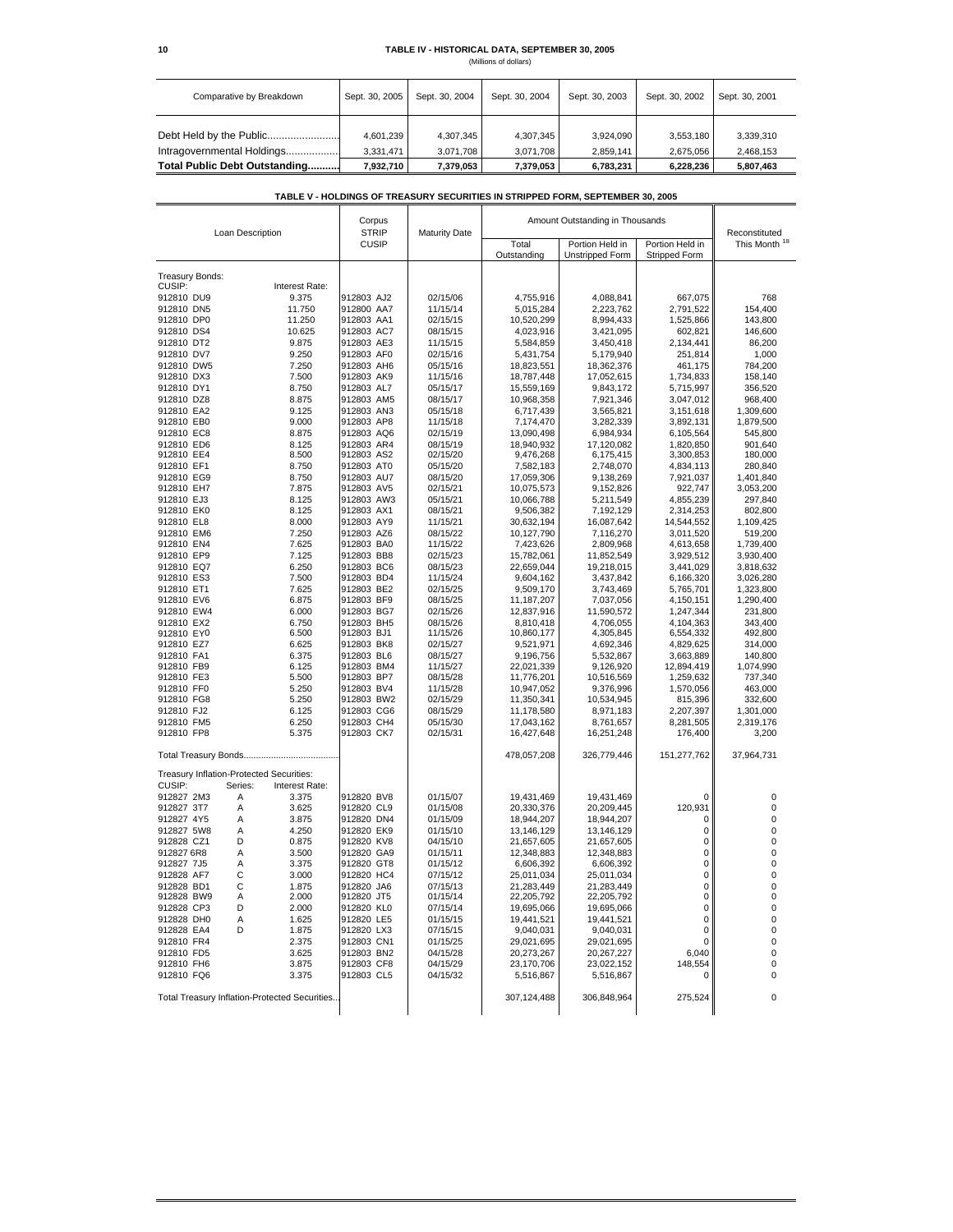| Loan Description         |              |                         | Corpus                       |                      | Amount Outstanding in Thousands |                          |                        |                                           |  |
|--------------------------|--------------|-------------------------|------------------------------|----------------------|---------------------------------|--------------------------|------------------------|-------------------------------------------|--|
|                          |              |                         | <b>STRIP</b><br><b>CUSIP</b> | <b>Maturity Date</b> | Total                           | Portion Held in          | Portion Held in        | Reconstituted<br>This Month <sup>18</sup> |  |
|                          |              |                         |                              |                      | Outstanding                     | Unstripped Form          | Stripped Form          |                                           |  |
| <b>Treasury Notes:</b>   |              |                         |                              |                      |                                 |                          |                        |                                           |  |
| CUSIP:<br>912828 BN9     | Series:<br>R | Interest Rate:<br>1.625 | 912820 JK4                   | 10/31/05             | 32,368,420                      | 32,347,620               | 20.800                 | 0                                         |  |
| 912827 V82<br>912827 6N7 | D<br>F       | 5.875<br>5.750          | 912820 BQ9<br>912820 FX0     | 11/15/05<br>11/15/05 | 15,209,920<br>28,062,797        | 12,531,578<br>25,532,376 | 2,678,342<br>2,530,421 | 95,240<br>43.200                          |  |
| 912828 BS8               | s            | 1.875                   | 912820 JP3                   | 11/30/05             | 32,203,806                      | 32,203,806               | 0                      | 0                                         |  |
| 912828 BU3<br>912828 BX7 | т<br>κ       | 1.875<br>1.875          | 912820 JR9<br>912820 JU2     | 12/31/05<br>01/31/06 | 33,996,270<br>32,533,188        | 33,996,270<br>32,533,188 | 0<br>0                 | 0<br>0                                    |  |
| 912827 W81               | Α            | 5.625                   | 912820 BR7                   | 02/15/06             | 15,513,587                      | 14,995,414               | 518,173                | 27,640                                    |  |
| 912828 CB4<br>912828 CD0 | L<br>М       | 1.625<br>1.500          | 912820 JY4<br>912820 KA4     | 02/28/06<br>03/31/06 | 34,001,950<br>34,338,606        | 34,000,350<br>34,338,606 | 1,600<br>0             | 0<br>0                                    |  |
| 912828 CF5<br>912827 X80 | N<br>в       | 2.250<br>6.875          | 912820 KC0<br>912820 BS5     | 04/30/06<br>05/15/06 | 34,334,801<br>16,015,475        | 34,334,801<br>14,307,966 | 0<br>1,707,509         | 0<br>72,960                               |  |
| 912827 6X5               | Е            | 4.625                   | 912820 GG6                   | 05/15/06             | 27,797,852                      | 27,775,698               | 22,154                 | 0                                         |  |
| 912828 AY6<br>912828 CK4 | G<br>P       | 2.000<br>2.500          | 912820 HV2<br>912820 KG1     | 05/15/06<br>05/31/06 | 22,391,759<br>31,307,947        | 22,377,759<br>31,094,747 | 14,000<br>213,200      | 100<br>0                                  |  |
| 912828 CM0               | Q            | 2.750                   | 912820 KJ5                   | 06/30/06             | 32,587,733                      | 32,587,733               | 0                      | 0                                         |  |
| 912827 Y55<br>912828 CQ1 | С<br>R       | 7.000<br>2.750          | 912820 BT3<br>912820 KM8     | 07/15/06<br>07/31/06 | 22,740,446<br>31,010,881        | 22,514,046<br>31,010,881 | 226,400<br>$\Omega$    | 0<br>0                                    |  |
| 912828 BF6<br>912828 CU2 | н<br>S       | 2.375<br>2.375          | 912820 JC2<br>912820 KR7     | 08/15/06<br>08/31/06 | 27,909,346<br>31,814,087        | 27,594,096<br>31,814,087 | 315,250<br>0           | 0<br>0                                    |  |
| 912828 CW8               | т            | 2.500                   | 912820 KT3                   | 09/30/06             | 31,656,294                      | 31,656,294               | 0                      | 0                                         |  |
| 912827 Z62<br>912828 CY4 | D<br>U       | 6.500<br>2.500          | 912820 BU0<br>912820 KW6     | 10/15/06<br>10/31/06 | 22,459,675<br>29,568,526        | 22,395,675<br>29,568,526 | 64,000<br>$\Omega$     | 0<br>0                                    |  |
| 912827 7F3               | F            | 3.500                   | 912820 GQ4                   | 11/15/06             | 35,380,129                      | 34,427,766               | 952,363                | 22,000                                    |  |
| 912828 BP4<br>912828 DD9 | J<br>V       | 2.625<br>2.875          | 912820 JL2<br>912820 LA3     | 11/15/06<br>11/30/06 | 26,535,905<br>30,049,344        | 26,169,585<br>30,049,344 | 366,320<br>0           | 0<br>0                                    |  |
| 912828 DF4               | W            | 3.000                   | 912820 LC9                   | 12/31/06             | 31,951,752                      | 31,951,752               | 0                      | 0                                         |  |
| 912828 DJ6<br>912827 2J0 | M<br>в       | 3.125<br>6.250          | 912820 LF2<br>912820 BW6     | 01/31/07<br>02/15/07 | 29,026,959<br>13,103,678        | 29,026,959<br>12,153,640 | 0<br>950,038           | 0<br>5,416                                |  |
| 912828 BY5               | н            | 2.250                   | 912820 JV0                   | 02/15/07             | 25,469,287                      | 25,281,727               | 187,560                | 800                                       |  |
| 912828 DN7<br>912828 DQ0 | N<br>P       | 3.375<br>3.750          | 912820 LK1<br>912820 LM7     | 02/28/07<br>03/31/07 | 32,007,046<br>32,000,981        | 32,007,046<br>32,000,981 | 0<br>0                 | 0<br>0                                    |  |
| 912828 DS6               | Q            | 3.625                   | 912820 LP0<br>912820 BX4     | 04/30/07             | 31,997,895                      | 31,997,895               | 0                      | 0                                         |  |
| 912827 2U5<br>912828 AC4 | с<br>Ε       | 6.625<br>4.375          | 912820 GZ4                   | 05/15/07<br>05/15/07 | 13,958,186<br>24,351,431        | 12,794,352<br>24,295,821 | 1,163,834<br>55,610    | 57,893<br>30                              |  |
| 912828 CG3<br>912828 DW7 | J<br>R       | 3.125                   | 912820 KD8<br>912820 LT2     | 05/15/07<br>05/31/07 | 27,564,268                      | 26,395,479               | 1,168,789              | 0<br>0                                    |  |
| 912828 DY3               | S            | 3.500<br>3.625          | 912820 LV7                   | 06/30/07             | 29,119,184<br>26,664,251        | 29,119,184<br>26,664,251 | 0<br>0                 | 0                                         |  |
| 912828 EB2<br>912827 3E0 | т<br>D       | 3.875<br>6.125          | 912820 LY1<br>912820 CA3     | 07/31/07<br>08/15/07 | 25,869,508<br>25,636,803        | 25,869,508<br>23,571,289 | 0<br>2,065,514         | 0<br>41,100                               |  |
| 912828 AH3               | F            | 3.250                   | 912820 HE0                   | 08/15/07             | 25,410,844                      | 25,394,064               | 16,780                 | 400                                       |  |
| 912828 CR9<br>912828 EF3 | Κ<br>U       | 2.750<br>4.000          | 912820 KN6<br>912820 MC8     | 08/15/07<br>08/31/07 | 24,673,687<br>26,671,232        | 24,451,007<br>26,671,232 | 222,680<br>0           | 16,000<br>0                               |  |
| 912828 EH9<br>912828 ANO | ٧<br>G       | 4.000<br>3.000          | 912820 ME4<br>912820 HK6     | 09/30/07<br>11/15/07 | 26,592,530<br>50,619,528        | 26,592,530<br>49,146,661 | 0<br>1,472,867         | 0<br>42,852                               |  |
| 912827 3X8               | В            | 5.500                   | 912820 CQ8                   | 02/15/08             | 13,583,412                      | 12,784,157               | 799,255                | 6,000                                     |  |
| 912828 AT7<br>912828 DK3 | Ε<br>М       | 3.000<br>3.375          | 912820 HQ3<br>912820 LG0     | 02/15/08<br>02/15/08 | 27,489,260<br>23,885,083        | 27,344,060<br>23,625,483 | 145,200<br>259,600     | 0<br>0                                    |  |
| 912827 4F6               | С<br>F       | 5.625                   | 912820 CY1                   | 05/15/08             | 27,190,961                      | 25,662,956               | 1,528,005<br>$\Omega$  | 39,060                                    |  |
| 912828 AZ3<br>912828 DT4 | Ν            | 2.625<br>3.750          | 912820 HW0<br>912820 LQ8     | 05/15/08<br>05/15/08 | 33,338,446<br>26,707,681        | 33,338,446<br>26,422,481 | 285,200                | 0<br>60                                   |  |
| 912828 BG4<br>912828 EC0 | G<br>P       | 3.250<br>4.125          | 912820 JD0<br>912820 LZ8     | 08/15/08             | 21,357,474<br>20,290,622        | 20,614,054<br>20,232,642 | 743,420                | 50,900<br>3,200                           |  |
| 912828 BK5               | н            | 3.125                   | 912820 JG3                   | 08/15/08<br>09/15/08 | 16,002,177                      | 15,987,777               | 57,980<br>14,400       | 0                                         |  |
| 912828 BM1<br>912827 4V1 | J<br>D       | 3.125<br>4.750          | 912820 JJ7<br>912820 DK0     | 10/15/08<br>11/15/08 | 15,995,702<br>25,083,125        | 15,995,702<br>24,778,560 | 0<br>304.565           | 0<br>30,700                               |  |
| 912828 BQ2               | κ            | 3.375                   | 912820 JM0                   | 11/15/08             | 18,181,033                      | 17,957,449               | 223,584                | 17,680                                    |  |
| 912828 BT6<br>912828 BV1 | L<br>D       | 3.375<br>3.250          | 912820 JQ1<br>912820 JS7     | 12/15/08<br>01/15/09 | 16,000,028<br>16,002,546        | 16,000,028<br>16,002,546 | 0<br>0                 | 0<br>0                                    |  |
| 912828 BZ2               | Е            | 3.000                   | 912820 JW8                   | 02/15/09             | 17,433,763                      | 17,241,363               | 192.400                | 16,980                                    |  |
| 912828 CC2<br>912828 CE8 | F<br>G       | 2.625<br>3.125          | 912820 JZ1<br>912820 KB2     | 03/15/09<br>04/15/09 | 16,001,063<br>16,002,805        | 15,999,463<br>16,002,805 | 1,600<br>0             | Ω<br>0                                    |  |
| 912827 5G3               | в            | 5.500                   | 912820 DV6                   | 05/15/09             | 14,794,790                      | 14,696,510               | 98,280                 | 0                                         |  |
| 912828 CH1<br>912828 CL2 | н<br>J       | 3.875<br>4.000          | 912820 KE6<br>912820 KH9     | 05/15/09<br>06/15/09 | 18,059,937<br>15,004,754        | 17,666,627<br>15,004,754 | 393,310<br>$\Omega$    | 9,200<br>0                                |  |
| 912828 CN8               | κ            | 3.625                   | 912820 KK2                   | 07/15/09             | 15,004,962                      | 14,996,962               | 8,000                  | 6,800                                     |  |
| 912827 5N8<br>912828 CS7 | С<br>L       | 6.000<br>3.500          | 912820 EA1<br>912820 KP1     | 08/15/09<br>08/15/09 | 27,399,894<br>17,294,686        | 26,352,855<br>16,903,206 | 1,047,039<br>391,480   | 14,358<br>0                               |  |
| 912828 CV0<br>912828 CX6 | м<br>N       | 3.375                   | 912820 KS5<br>912820 KU0     | 09/15/09<br>10/15/09 | 15,005,079<br>15,005,091        | 15,005,079<br>14,944,291 | $\Omega$<br>60,800     | 0<br>0                                    |  |
| 912828 DB3               | P            | 3.375<br>3.500          | 912820 KY2                   | 11/15/09             | 18,751,928                      | 18,466,568               | 285,360                | 0                                         |  |
| 912828 DE7<br>912828 DG2 | Q<br>Е       | 3.500<br>3.625          | 912820 LB1<br>912820 LD7     | 12/15/09<br>01/15/10 | 15,002,485<br>15,004,697        | 15,002,485<br>14,997,897 | 0<br>6,800             | 0<br>0                                    |  |
| 912827 5Z1               | В            | 6.500                   | 912820 EM5                   | 02/15/10             | 23,355,709                      | 21,878,209               | 1,477,500              | 58,900                                    |  |
| 912828 DL1<br>912828 DP2 | F<br>G       | 3.500<br>4.000          | 912820 LH8<br>912820 LL9     | 02/15/10<br>03/15/10 | 16,617,068<br>15,005,048        | 16,616,668<br>15,005,048 | 400<br>0               | 120<br>0                                  |  |
| 912828 DR8               | н            | 4.000                   | 912820 LN5                   | 04/15/10             | 15,001,494                      | 15,001,494               | 0                      | 0                                         |  |
| 912828 DU1<br>912828 DX5 | J<br>κ       | 3.875<br>3.625          | 912820 LR6<br>912820 LU9     | 05/15/10<br>06/15/10 | 18,748,844<br>14,001,099        | 18,420,364<br>14,001,099 | 328,480<br>0           | 5,800<br>0                                |  |
| 912828 DZ0               | L            | 3.875                   | 912820 LW5                   | 07/15/10             | 13,000,529                      | 13,000,529               | 0                      | 0                                         |  |
| 912827 6J6<br>912828 ED8 | с<br>M       | 5.750<br>4.125          | 912820 FT9<br>912820 MA2     | 08/15/10<br>08/15/10 | 22,437,594<br>14,963,424        | 20,707,082<br>14,963,264 | 1,730,512<br>160       | 26,460<br>0                               |  |
| 912828 EG1               | Ν            | 3.875                   | 912820 MD6                   | 09/15/10             | 13,000,827                      | 13,000,827               | 0                      | 0                                         |  |
| 912827 6T4<br>912827 7B2 | в<br>с       | 5.000<br>5.000          | 912820 GC5<br>912820 GL5     | 02/15/11<br>08/15/11 | 23,436,329<br>26,635,316        | 22,854,929<br>25,989,816 | 581,400<br>645,500     | 0<br>7,960                                |  |
| 912827 7L0               | В            | 4.875                   | 912820 GV3                   | 02/15/12             | 24,779,838                      | 24,682,478               | 97,360                 | 4,800                                     |  |
| 912828 AJ9<br>912828 AP5 | D<br>Ε       | 4.375<br>4.000          | 912820 HF7<br>912820 HL4     | 08/15/12<br>11/15/12 | 19,647,976<br>18,112,742        | 19,588,256<br>18,112,542 | 59,720<br>200          | 0<br>0                                    |  |
| 912828 AU4<br>912828 BA7 | Α<br>в       | 3.875<br>3.625          | 912820 HR1<br>912820 HX8     | 02/15/13<br>05/15/13 | 19,498,396<br>18,253,553        | 19,490,756<br>18,247,153 | 7,640<br>6,400         | 0<br>0                                    |  |
| 912828 BH2               | D            | 4.250                   | 912820 JE8                   | 08/15/13             | 33,521,123                      | 33,497,923               | 23,200                 | 0                                         |  |
| 912828 BR0<br>912828 CA6 | Ε<br>в       | 4.250<br>4.000          | 912820 JN8<br>912820 JX6     | 11/15/13<br>02/15/14 | 30,636,844<br>28,081,066        | 30,636,844<br>28,079,066 | 0<br>2,000             | 0<br>0                                    |  |
| 912828 CJ7               | с            | 4.750                   | 912820 KF3                   | 05/15/14             | 27,302,981                      | 27,096,961               | 206,020                | 0                                         |  |
| 912828 CT5<br>912828 DC1 | Ε<br>F       | 4.250<br>4.250          | 912820 KQ9<br>912820 KZ9     | 08/15/14<br>11/15/14 | 24,721,634<br>25,472,536        | 24,720,034<br>25,472,536 | 1,600<br>0             | 0<br>0                                    |  |
| 912828 DM9               | в            | 4.000                   | 912820 LJ4                   | 02/15/15             | 24,214,991                      | 24,214,991               | 0                      | 0                                         |  |
| 912828 DV9<br>912828 EE6 | С<br>Ε       | 4.125<br>4.250          | 912820 LS4<br>912820 MB0     | 05/15/15<br>08/15/15 | 24,471,849<br>22,469,698        | 24,471,849<br>22,469,698 | 0<br>0                 | 0<br>0                                    |  |
|                          |              |                         |                              |                      | 2,328,739,786                   | 2,299,791,212            | 28,948,574             | 724,609                                   |  |
|                          |              |                         |                              |                      | 3,113,921,482                   | 2,933,419,622            | 180,501,860            | 38,689,340                                |  |